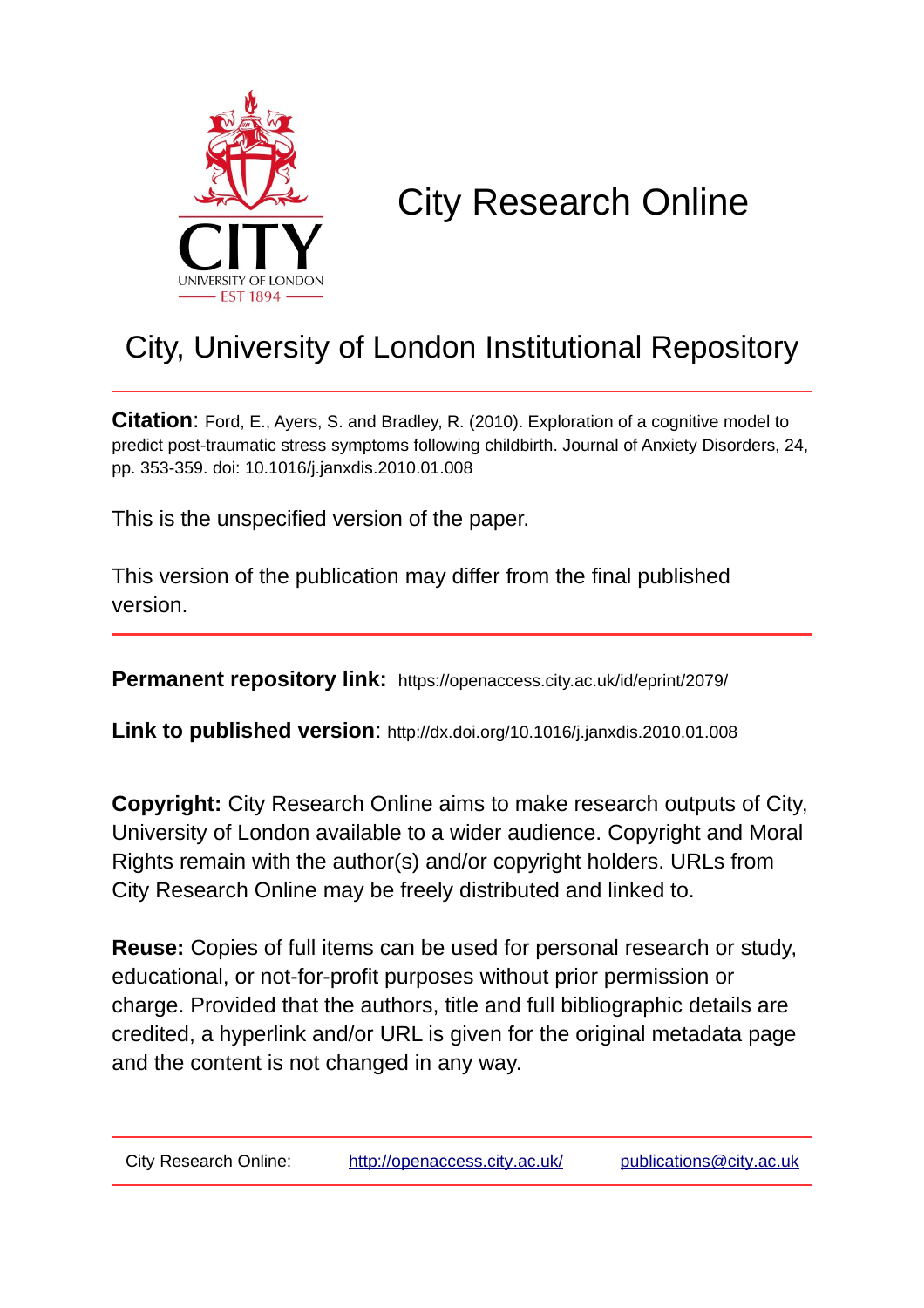# **Exploration of a cognitive model to predict post-traumatic stress symptoms following childbirth**

Elizabeth Ford<sup>[1](#page-1-0)</sup>, Susan Ayers<sup>2</sup> and Robert Bradley<sup>3</sup>

<sup>1</sup>Brighton & Sussex Medical School, Brighton, UK,  ${}^{2}$  City University London,  ${}^{3}$  Brighton and Sussex Hospitals NHS Trust, Brighton, UK

<span id="page-1-0"></span> $\overline{a}$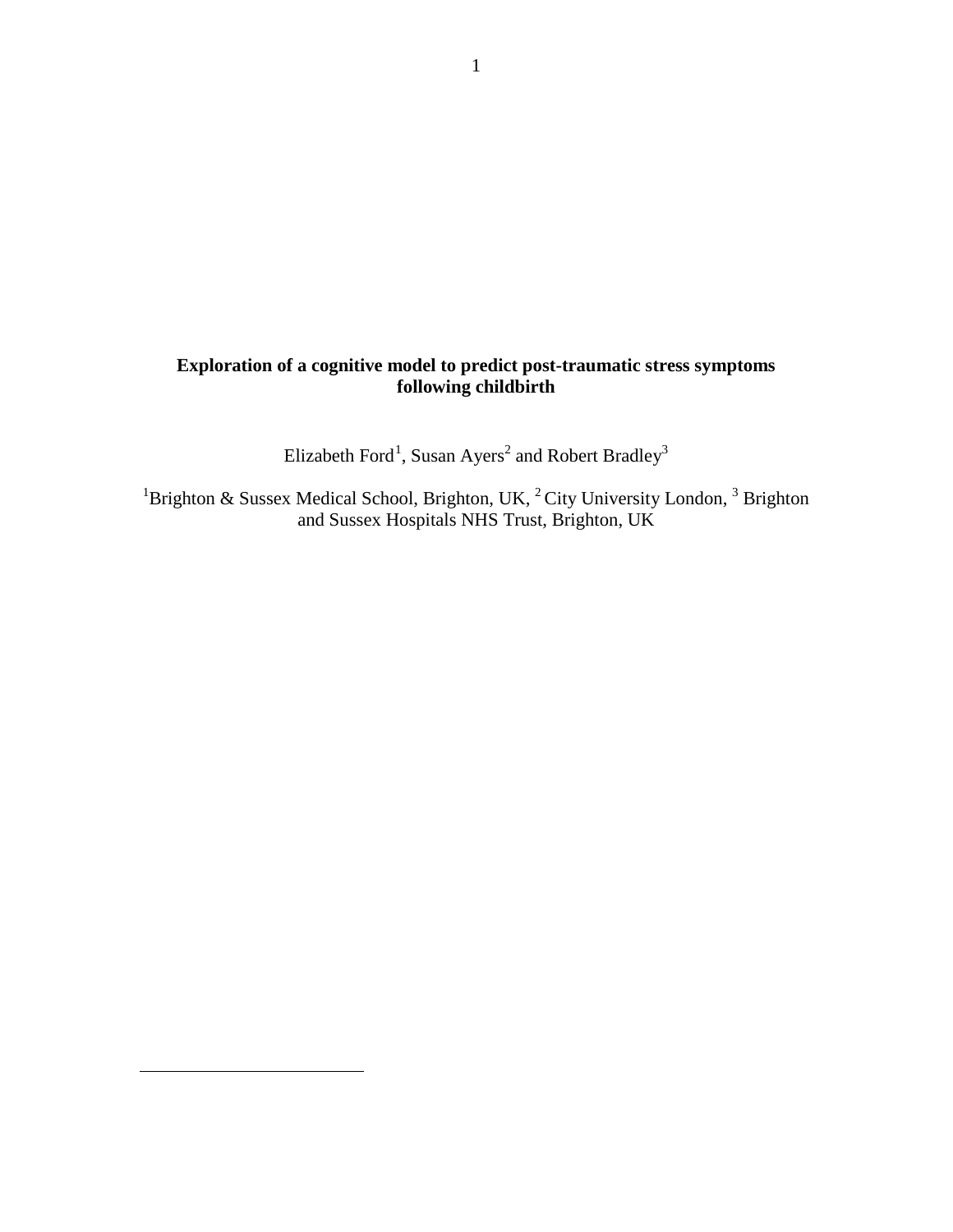### **Abstract**

Women can suffer from post-traumatic stress disorder (PTSD) following childbirth. This study investigated the application of a cognitive model to PTS symptoms following childbirth and explored the addition of social support to the model.

*Methods:* Women (N=138) completed questionnaires in pregnancy, three-weeks and three-months after birth, measuring prior trauma, beliefs, and coping in pregnancy; and birth interventions, social support, post-traumatic cognitions, and PTS symptoms postbirth.

*Results:* Using structural equation modeling, a cognitive model explained 23% of the variance in PTS symptoms three-weeks postpartum. Three-months postpartum, the model explained only 9% of the variance in PTS symptoms. The addition of social support, partially mediated by post-traumatic cognitions, increased the variance to 16%. *Discussion:* Results suggest that a cognitive model accounts for early PTS symptoms after birth. Social support after birth increases the explanatory power of the model at three months. A test of the model on a larger sample is warranted.

Keywords: Childbirth, PTSD, cognitions, social support.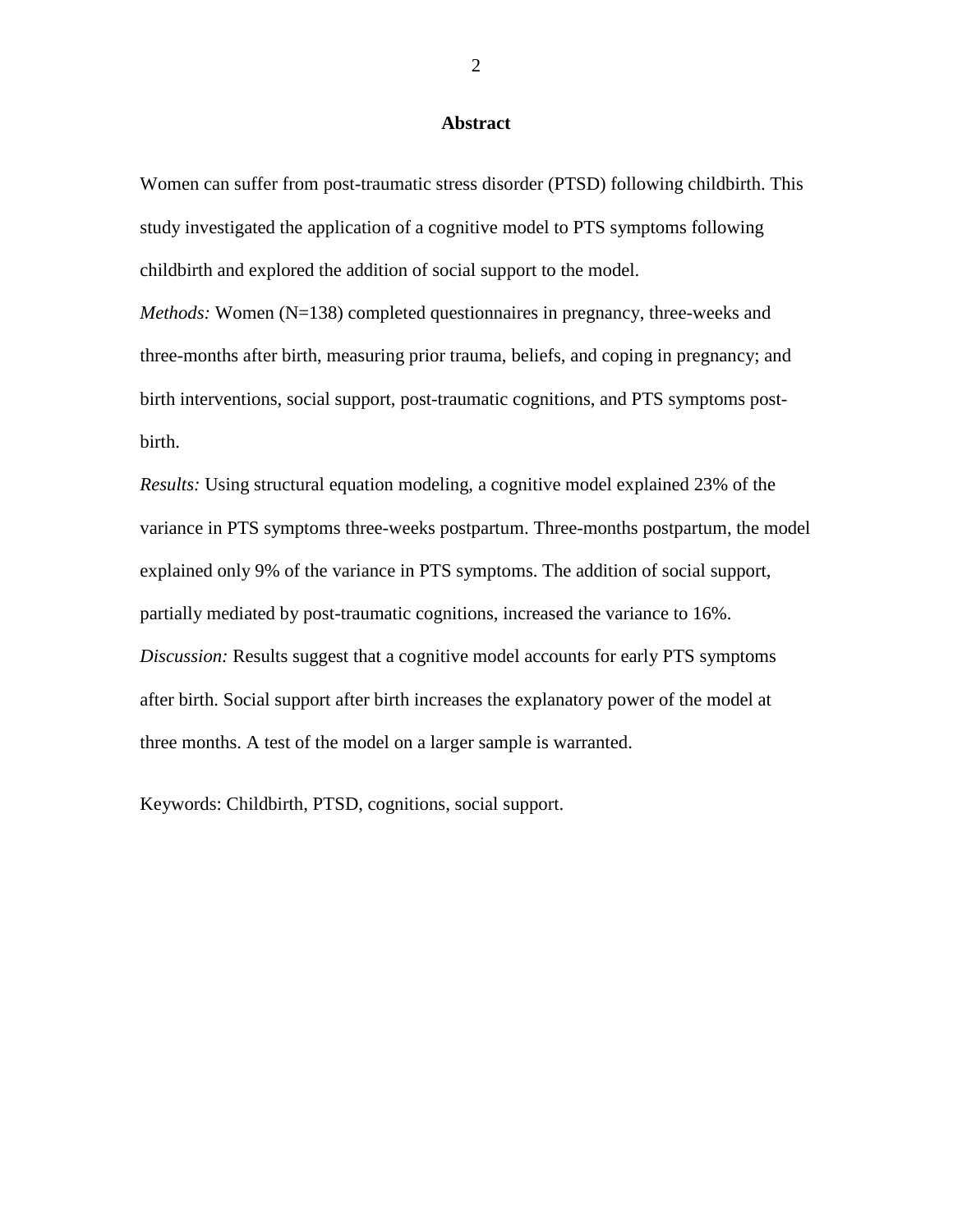# **1. Introduction**

Childbirth is a stressful event which a majority of women experience at some point in their lives. The transition to parenthood, of which childbirth is a part, can involve substantial adjustment and is a vulnerable period for the development of psychological problems. It is now recognized that a small proportion of women can suffer from posttraumatic stress disorder (PTSD) following a difficult experience of childbirth. This disorder affects between 1 and 6% of women in the first year following the birth of their child. In addition to full clinical cases, around 30% of women rate their experience as traumatic (Creedy, Shochet, & Horsfall, 2000; Soet, Brack, & Dilorio, 2003), and a similar number meet symptom criteria on at least one of the PTSD symptom subscales (re-experiencing, avoidance, and hyperarousal; Maggioni, Margola, & Filippi, 2006). Given the large numbers of women who give birth every year (600,000 per year in the UK, (Richardson & Mmata, 2007)) the extent of post-traumatic stress responses in women following childbirth is notable. More research is needed to identify women at risk from the disorder and those who may need treatment.

Childbirth is a normal event in society and considered a positive experience by many women. Therefore some have questioned childbirth being classed as a trauma. However, since 1994 the American Psychiatric Association has defined a traumatic event as follows (APA, 1994, 2000): 1) an event during which the person experienced, witnessed, or was confronted by actual or threatened death or serious injury, or a threat to the physical integrity of self or others, and 2) during which the person's response involved intense fear, helplessness, or horror. Both of these criteria can be met by childbirth. Some women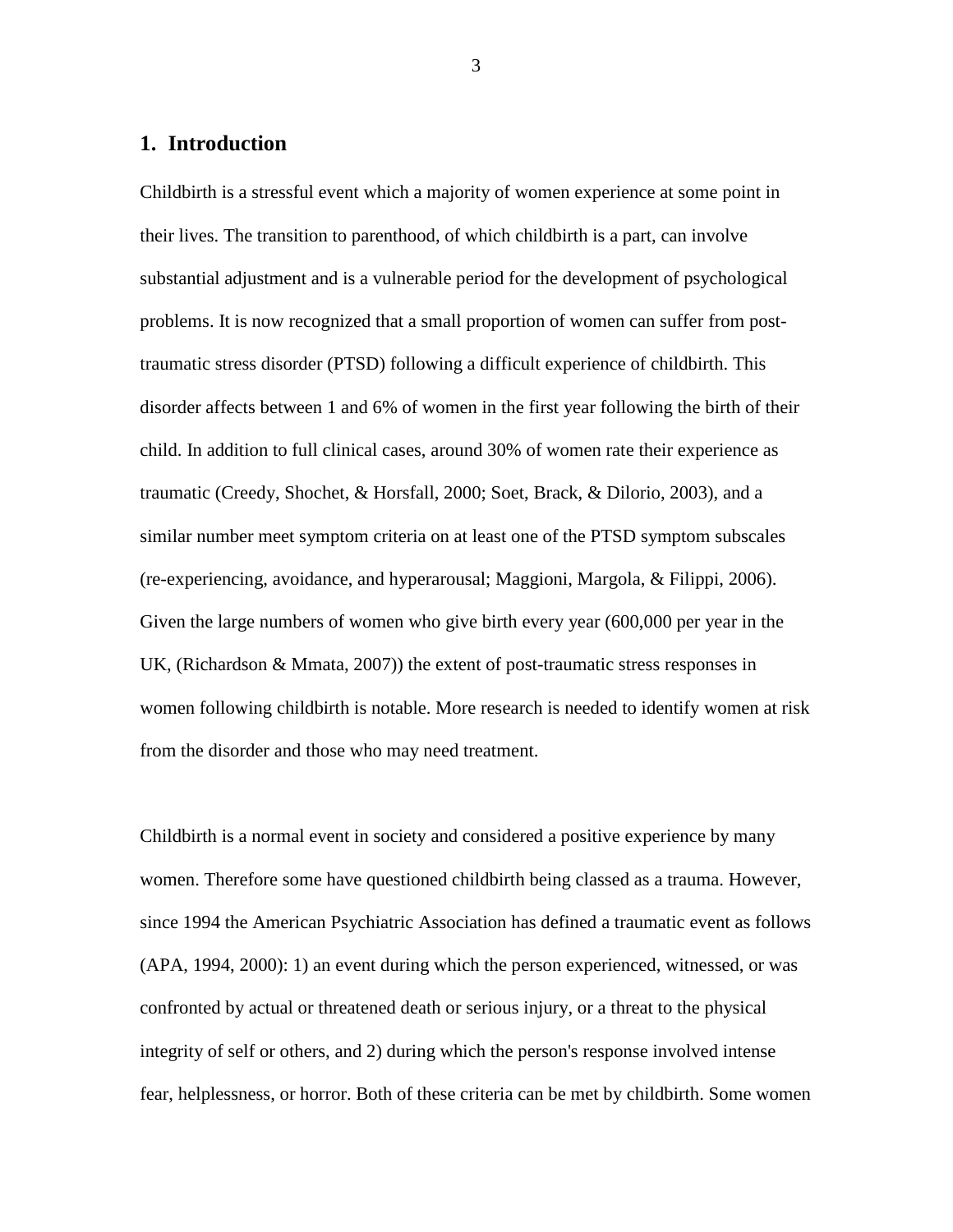experience events during childbirth that would be a trauma for almost anyone, such as life-threatening complications for themselves or their baby, or undergoing medical interventions without adequate pain relief. Other women may have a seemingly "normal" birth but may feel traumatized by aspects such as loss of control, loss of dignity, or the hostile, difficult or disrespectful attitudes of the people around them. The interpersonal environment during birth may be particularly important in determining trauma responses (Charuvastra & Cloitre, 2008; Cigoli, Gilli, & Saita, 2006; Creedy et al., 2000; Czarnocka & Slade, 2000; Ford & Ayers, 2009; Lyons, 1998; Maggioni et al., 2006; Soet et al., 2003; Wijma, Soderquist, & Wijma, 1997).

Risk factors for post-traumatic stress (PTS) symptoms after childbirth have been established in the literature. For example, prior psychiatric problems and previous trauma have been associated with PTS symptoms following birth (Cigoli et al., 2006; Cohen, Ansara, Schei, Stuckless, & Stewart, 2004; Czarnocka & Slade, 2000; Kennedy & MacDonald, 2002; Maggioni et al., 2006; Soderquist, Wijma, & Wijma, 2006; Soet et al., 2003; Wijma et al., 1997). During the birth, instrumental deliveries (e.g. use of forceps) and emergency caesarean sections (Creedy et al*.*, 2000; MacLean, McDermott, & May, 2000; Ryding, Wijma, & Wijma, 1998; Soderquist, Wijma, & Wijma, 2002), a lack of control (Czarnocka & Slade, 2000), feeling powerlessness (Soet et al., 2003), experiencing a lack of communication from staff (Lyons, 1998), experiencing inadequate support and care (Cigoli et al., 2006; Creedy et al., 2000; Czarnocka & Slade, 2000; Maggioni et al., 2006; Wijma et al., 1997), and coping by using dissociation during the birth (Olde et al., 2005), have all been associated with having more PTS symptoms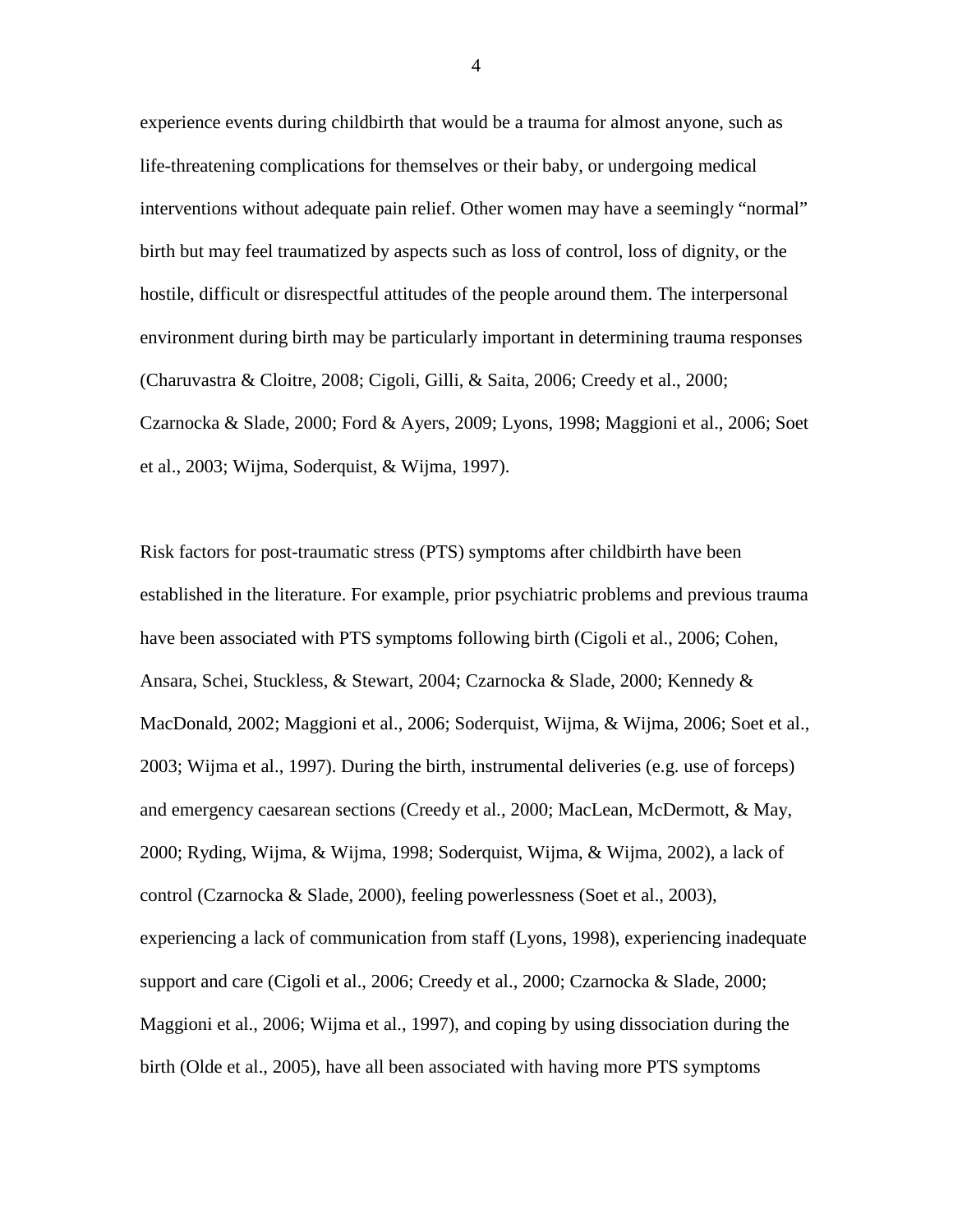following the birth. Following the birth, higher levels of symptoms have been associated with low social support (Cigoli et al., 2006; Lyons, 1998) and negative appraisals or beliefs (Czarnocka & Slade, 2000; Edworthy, Chasey, & Williams, 2008; Wijma et al., 1997).

Risk factors for PTS symptoms following childbirth therefore overlap with risk factors for PTSD following other events (Brewin, Andrews, & Valentine, 2000; Ozer, Best, Lipsey, & Weiss, 2003). However, the current state of the research into PTSD following childbirth lacks a theoretical basis. It is not clear if established multivariate models for PTSD can explain symptoms of the disorder following childbirth. This study therefore aimed to apply a well-established cognitive model of PTSD to childbirth to ascertain if it could predict PTS symptoms following birth. In a review of current PTSD theories, Brewin and Holmes (2003) concluded that the model proposed by Ehlers and Clark (2000) was "currently the most detailed account of the maintenance and treatment of PTSD" (p 364). In this cognitive model, it is proposed that persistent PTSD occurs if individuals process the traumatic event or its sequelae in a way that produces a sense of current threat. It is suggested that a sense of threat arises as a consequence of individual vulnerability (prior beliefs, experiences, and coping style), the characteristics of the trauma and its sequelae, excessive negative appraisals of the trauma, and due to a disturbance of autobiographical memory. There is much empirical support for this theoretical model of PTSD and several studies link negative cognitions and appraisals to a higher risk of developing PTSD after health events, such as spinal cord injury (Agar, Kennedy, & King, 2006), stroke (Field, Norman, & Barton, 2008), myocardial infarction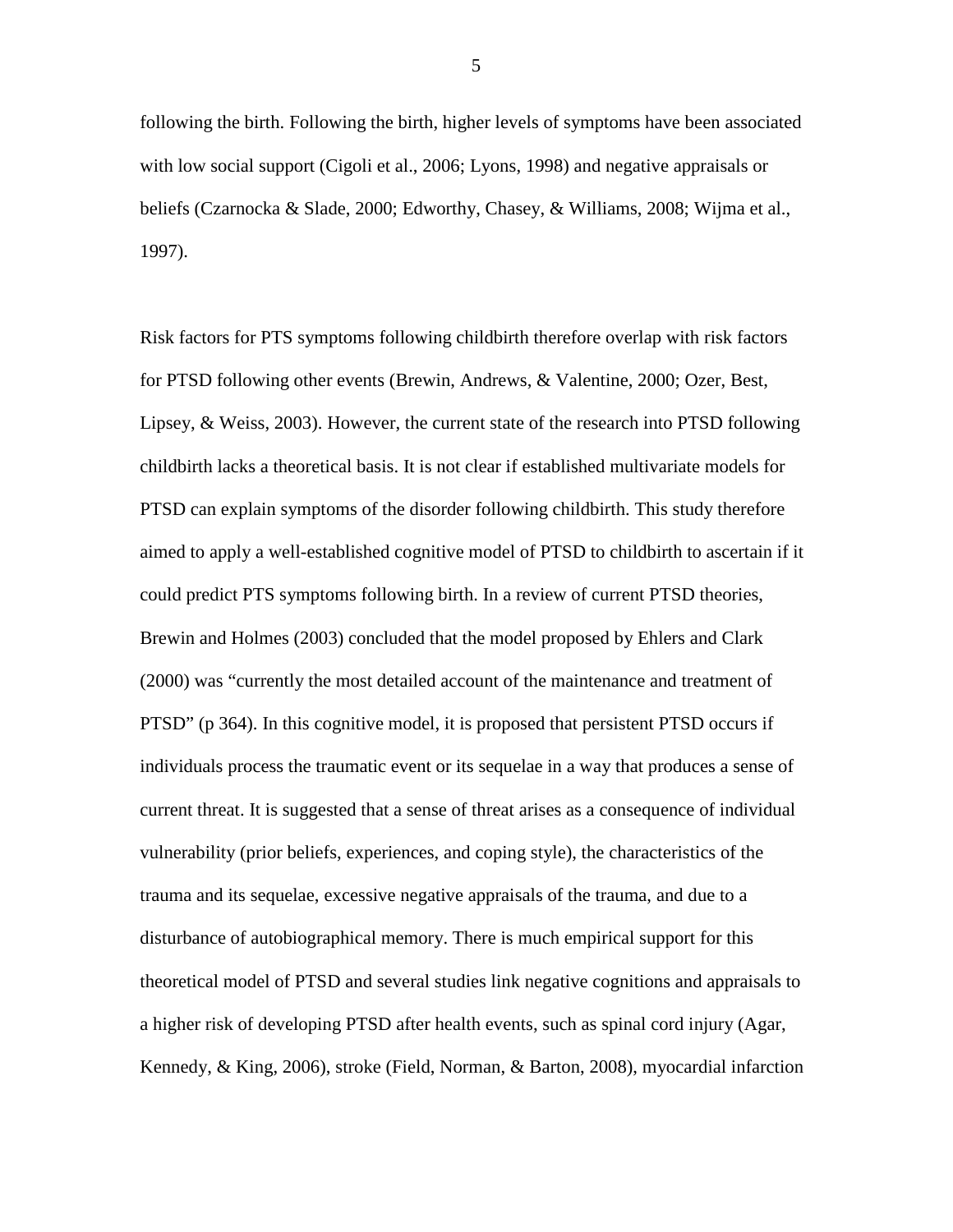(Ayers, Copland, & Dunmore, in press) and pre-eclampsia in pregnancy (Engelhard et al., 2002 ). This model suggests that the relationships between individual vulnerabilities, trauma characteristics and PTS symptoms are mediated by these negative appraisals (Ehlers & Clark, 2000, p321).

As mentioned above, social factors may be particularly important in determining trauma responses to childbirth (Cigoli et al., 2006; Creedy et al., 2000; Czarnocka & Slade, 2000; Ford & Ayers, 2009; Lyons, 1998; Maggioni et al., 2006; Soet et al., 2003; Wijma et al., 1997), but are often not represented in cognitive models. Social support has been found to be a consistent protector against PTSD following traumatic events (Brewin et al., 2000; Charuvastra & Cloitre, 2008; Ozer et al., 2003). Following health events those with poor social support or who had negative interactions with health-care staff were more at risk of developing PTSD (Tedstone & Tarrier, 2003). Low postnatal social support has been associated with higher risk of PTSD (Cigoli et al., 2006; Lyons, 1998) and depression in postnatal women (Felice, Saliba, Grech, & Cox, 2004; Heh, Coombes, & Bartlett, 2004; Wang, Jiang, Jan, & Chen, 2003). A second aim of the current study was therefore to examine whether the addition of social support strengthens the predictive power of a cognitive model in this particular population.

This study therefore had the following aims: (1) to use a theoretical framework, incorporating aspects of Ehlers and Clark's cognitive model, to predict PTS symptoms following childbirth, concentrating on the role of cognitive appraisals and (2) to examine whether social support adds to the predictive utility of this model in this population. It was hypothesized therefore, that (1) the cognitive model would predict PTS symptoms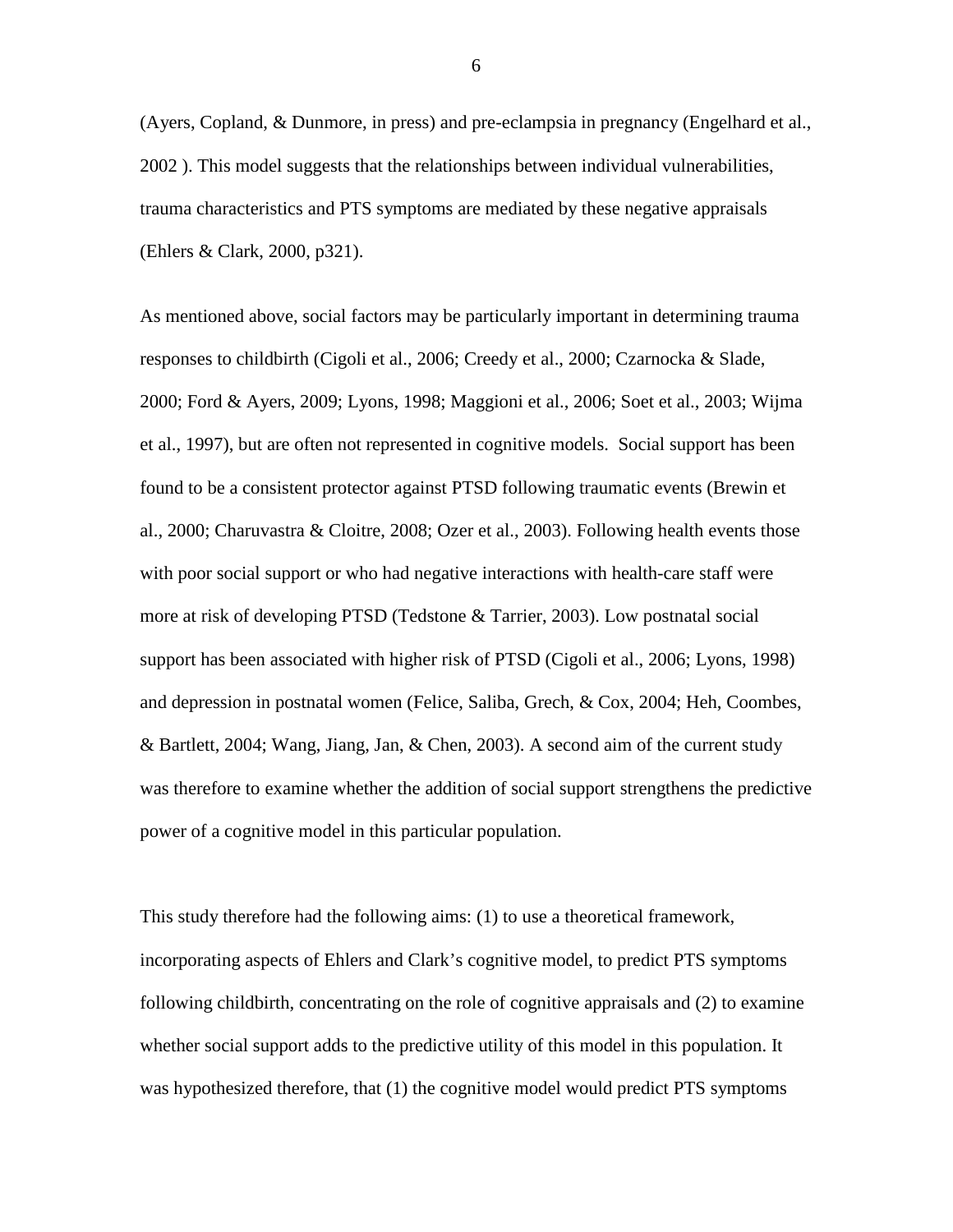following childbirth and (2) adding social support to the model would improve its predictive power. As there was no theoretical basis to determine how social support should be included in the model, this variable was explored as a direct predictor of PTSD and as fully and partially mediated by post-traumatic cognitions. Of note, symptoms of post-traumatic stress (PTS) were measured as the outcome rather than clinical cases because of the low incidence of the disorder. The implications of this are discussed later in this paper. To establish direction of causation, these predictors were measured in a longitudinal postal survey of women from the last trimester of pregnancy to three months after birth, with PTS symptoms measured at two time points postpartum. The models were analyzed using structural equation modeling.

# **2. Methods**

#### *2.1. Design*

This study was a repeated-measures longitudinal survey with questionnaires completed at three time points: 36 weeks of pregnancy (time one: mean 36.5 weeks, SD 10 days), three weeks after the birth (time two: mean 20 days; SD 11 days), and three months after the birth (time three: mean 3.4 months; SD 21 days). The cognitive model proposed that the characteristics of the trauma and its sequelae, and the individual's prior experiences, beliefs and coping state will feed into negative appraisals of the trauma, which will in turn predict symptoms of PTSD (Ehlers & Clark, 2000, p 321). Birth characteristics were measured using a weighted sum of obstetric interventions, prior experiences were represented by participants trauma history, prior beliefs by a dysfunctional belief scale, and coping style using a self-efficacy scale. The following measures were taken at each time point: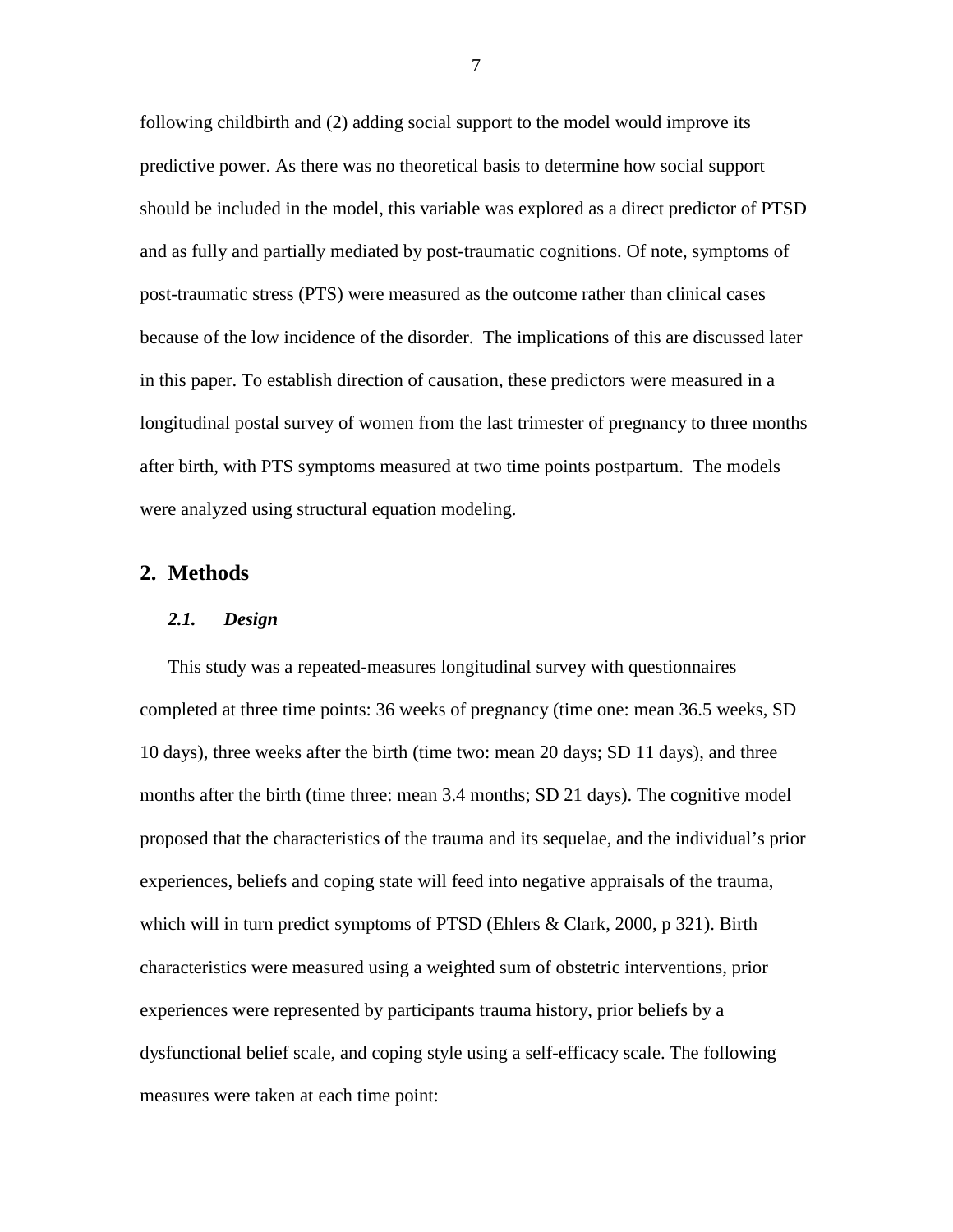- Pregnancy: demographic information, trauma history, PTS symptoms, dysfunctional attitudes & beliefs, self-efficacy.
- Three weeks after birth: PTS symptoms, experience of birth, post-traumatic cognitions, social support.
- Three months after birth: PTS symptoms.

#### *2.2. Sample*

Pregnant women were recruited from public UK hospital and community antenatal clinics. Women were eligible if they were between 33 and 37 weeks pregnant. Women were excluded if they were under 18 years of age, if their level of English was not sufficient to understand the questionnaires, or if the midwife indicated that it would not be appropriate to approach them (for example, one woman was not approached because her baby was going to be put on the child protection register).

Two hundred and fifty nine women were identified as eligible for the study and 244 women were approached and invited to take part. Of these 215 (83%) agreed and took home questionnaires. Overall 138 women sent back questionnaires (64% of those who agreed to take part) and among these women, retention rates were high: In pregnancy 136 participants returned questionnaires (63%); at time two 125 participants returned questionnaires (58%); and at time three 109 women (51%) returned their questionnaires. Demographic, psychological, and obstetric differences were calculated where possible between women who filled in all three questionnaires (completers) and those who only completed one or two questionnaires (non-completers). The only differences found were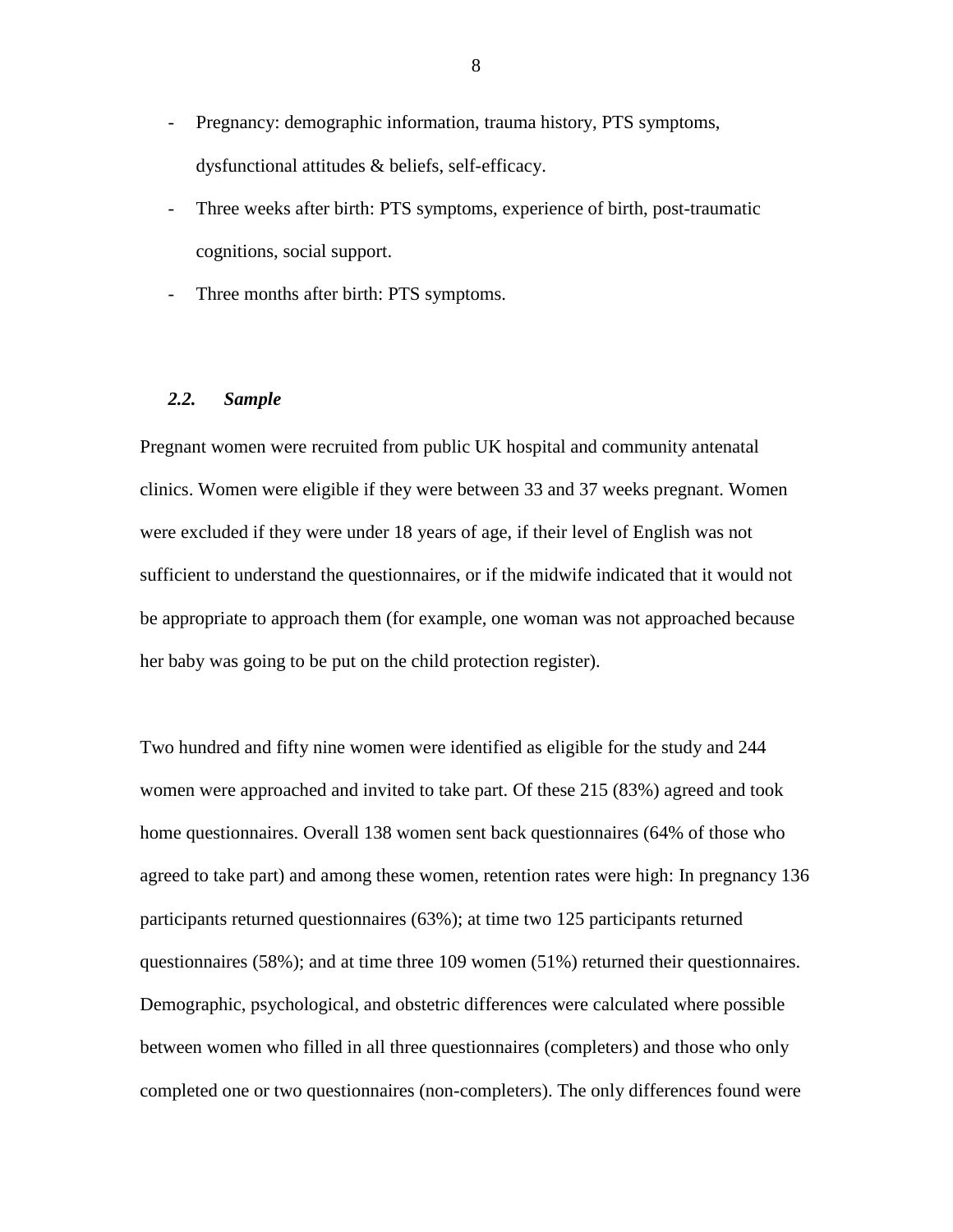that non-completers were more likely to be single ( $\chi^2$  (1) = 6.48, p < .025) and have more children ( $\chi^2$  (2) = 6.35, p < .05).

#### *2.3. Measures*

# *2.3.1. Demographic information*

Participants were asked to provide information on their age, marital status, accommodation, ethnic group, educational attainment, job, and obstetric history.

# *2.3.2. PTS symptoms and Trauma History*

PTS symptoms and trauma history were measured using the PTSD diagnostic scale (PDS) (Foa, Cashman, Jaycox, & Perry, 1997). The PDS measures trauma history with a checklist of 11 traumatic events, plus a space for recording other events. Trauma history was calculated as the number of previous traumatic events experienced.

PTS symptoms were measured according to DSM IV criteria for PTSD. The PDS asks about the three DSM symptom criteria, and symptoms are rated on a four-point scale of frequency of occurrence. The PDS is shown to have internal consistency alphas of .92 for total symptom severity; .78 for re-experiencing; .84 for avoidance and .84 for arousal. Test-retest reliability scores were .83 (total); .77 for re-experiencing; .81 for avoidance; and .85 for arousal, with percentage agreement in diagnosis between the two time-points as 87%. The sensitivity of the PDS was .89, with a specificity of .75 with diagnoses obtained from the standardized diagnostic interview (Foa et al., 1997).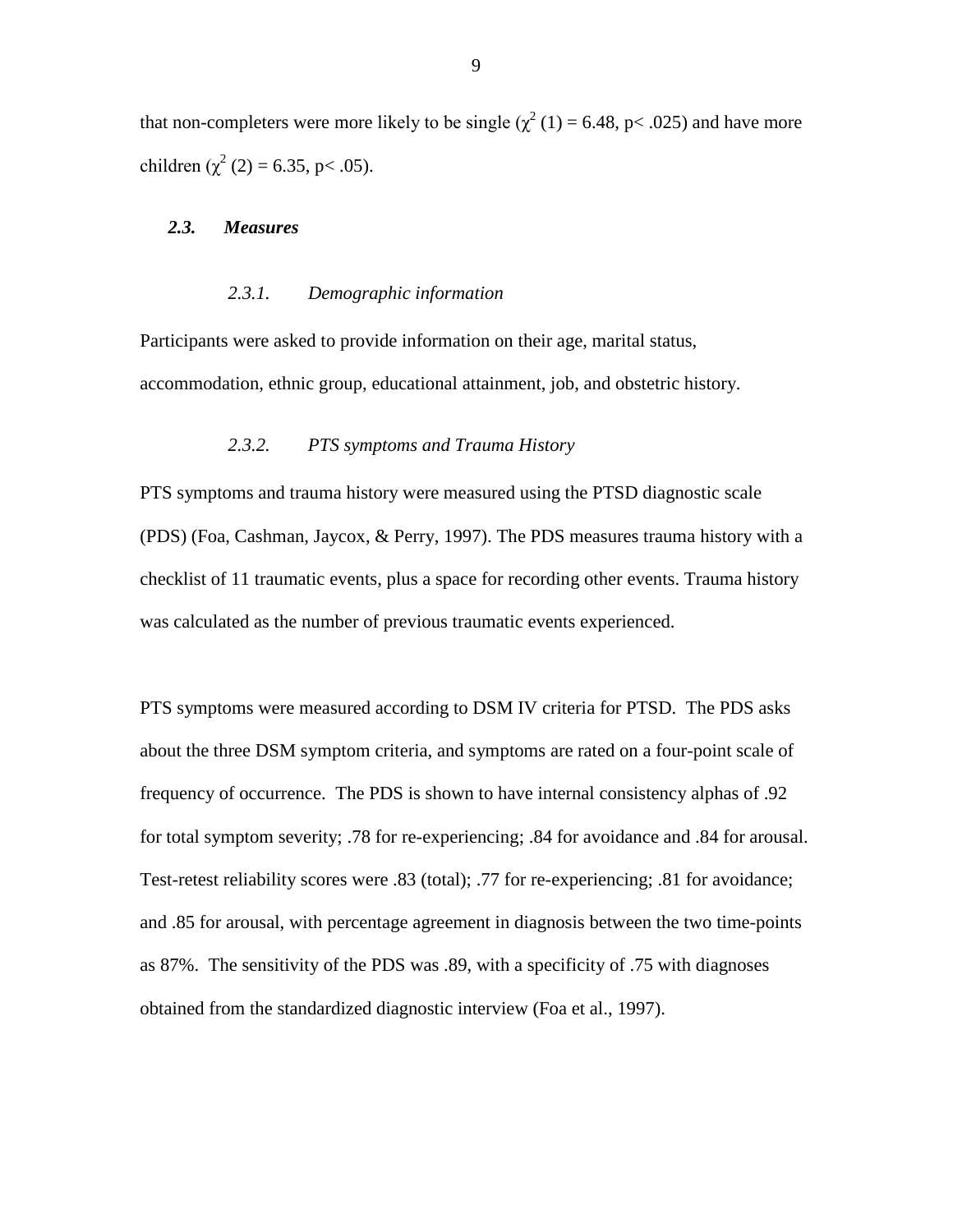So that the PDS was answered in relation to childbirth at following birth, participants were instructed to answer all PTS symptom questions about their experience of birth. Symptom questions were rephrased with "the birth" replacing "the event."

## *2.3.3. Prior Beliefs and Coping*

Prior beliefs were measured by the Dysfunctional Attitude Scale (DAS) (Weissman, 1979). Responses were indicated on a seven point Likert scale, with higher scores indicating more distorted thinking. The 9-factor structure of this 66-item scale was found to be invariant with respect to gender and to have interfactor alphas all  $\geq$  .70. (Beck, Brown, Steer, & Weissman, 1991).

Prior coping was measured using the Self-efficacy Scale (SES). This scale consisted of 17 items from the general self-efficacy factor of the full scale. Participants endorsed each item on six point Likert scale, chosen instead of the published 14-point Likert scale (strongly agree to strongly disagree) for quickness of response. This 17-item factor accounted for 26.5% of the variance, and has a Cronbach's alpha reliability coefficient of .86 (Sherer et al., 1982).

# *2.3.4. Trauma Characteristics*

The extent of birth intervention was measured using the Intrapartum Intervention Score (Clement, Wilson, & Sikorski, 1999) from self-reported information on intervention during birth. A score was calculated for each participant giving a weighted estimate of how much intervention she had experienced during birth. The weighted sum was taken of the following interventions: pethidine; epidural; entonox; transcutaneous electrical nerve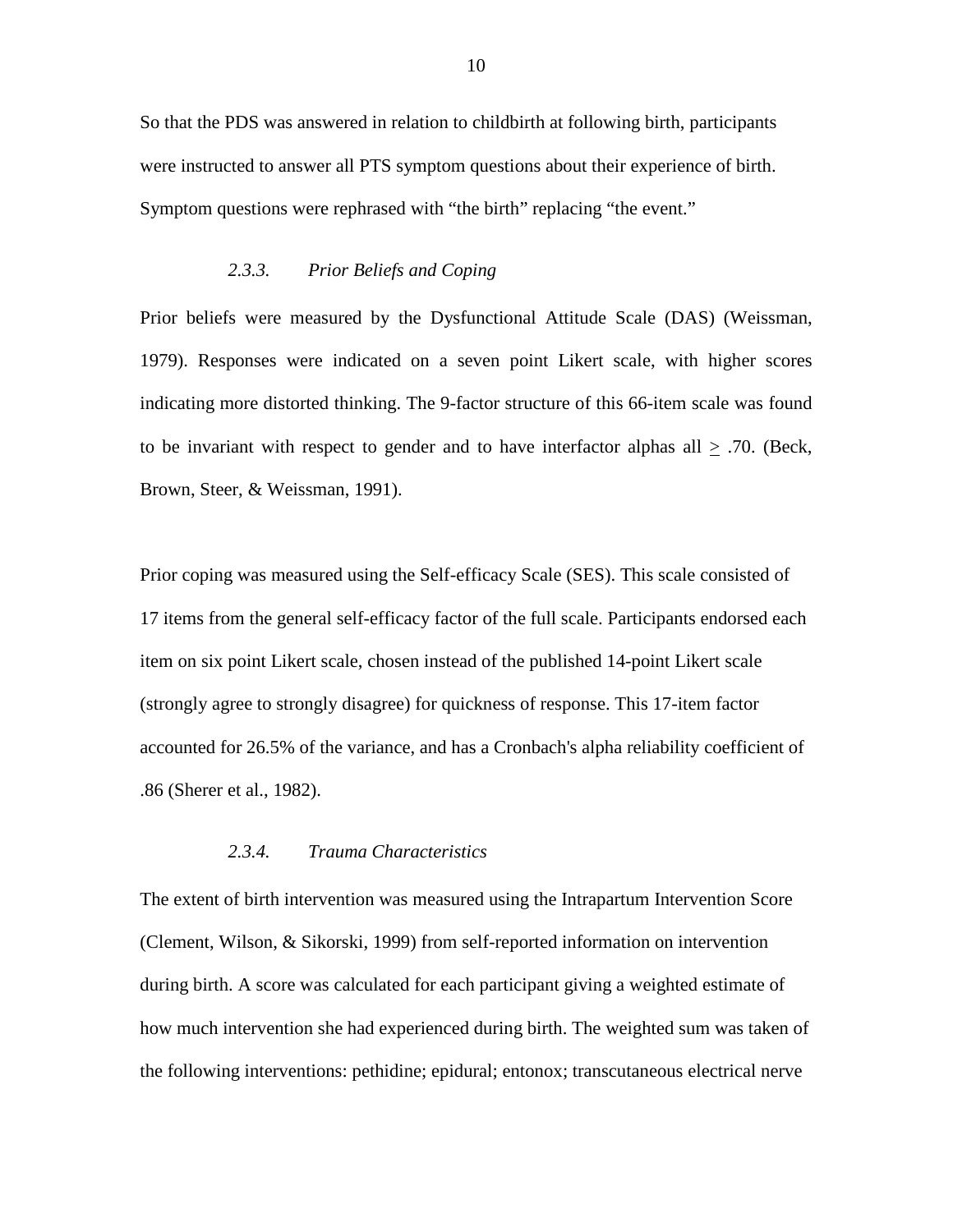stimulation (TENS); oxytocin drip; external heartbeat monitor; internal heartbeat monitor; episiotomy; tearing; forceps; caesarean. The range of the intervention score in this study was 0-45 (mean intervention score 17.1, SD 10.49).

#### *2.3.5. Post-traumatic Cognitions:*

Post-traumatic cognitions were measured using the Post-traumatic Cognitions Inventory (PTCI). This is a scale of trauma-related thoughts and beliefs developed from cognitive theories of post-trauma psychopathology. It consists of 36 items, which are answered on a Likert scale of seven points (totally disagree – totally agree). It measures three dimensions of traumatic thoughts: negative cognitions about the self; about the world; and self blame, and these three factors were found to account for 55.9% of the variance in the data. Cronbach's alphas for the total scale and three subscales were: .97 for the total scale; .97 for negative cognitions about self; .88 for negative cognitions about the world; .86 for self-blame, and test-retest reliabilities were: .74 for the total scale; .75 for negative cognitions about self; .89 for negative cognitions about the world; .89 for self-blame (Foa, Ehlers, Clark, Tolio, & Orsillo, 1999).

# *2.3.6. Social Support*

Social support was measured using the Medical Outcomes Study Social Support Survey (SSS), a 19-item multi-dimensional scale asking about different types of everyday support available to participants. Each item is endorsed on a five-point scale from none of the time to all of the time. Internal-consistency reliability for the subscales ranges from .91-.97 and one-year stability coefficients range from .72-.78 (Sherbourne & Stewart, 1991).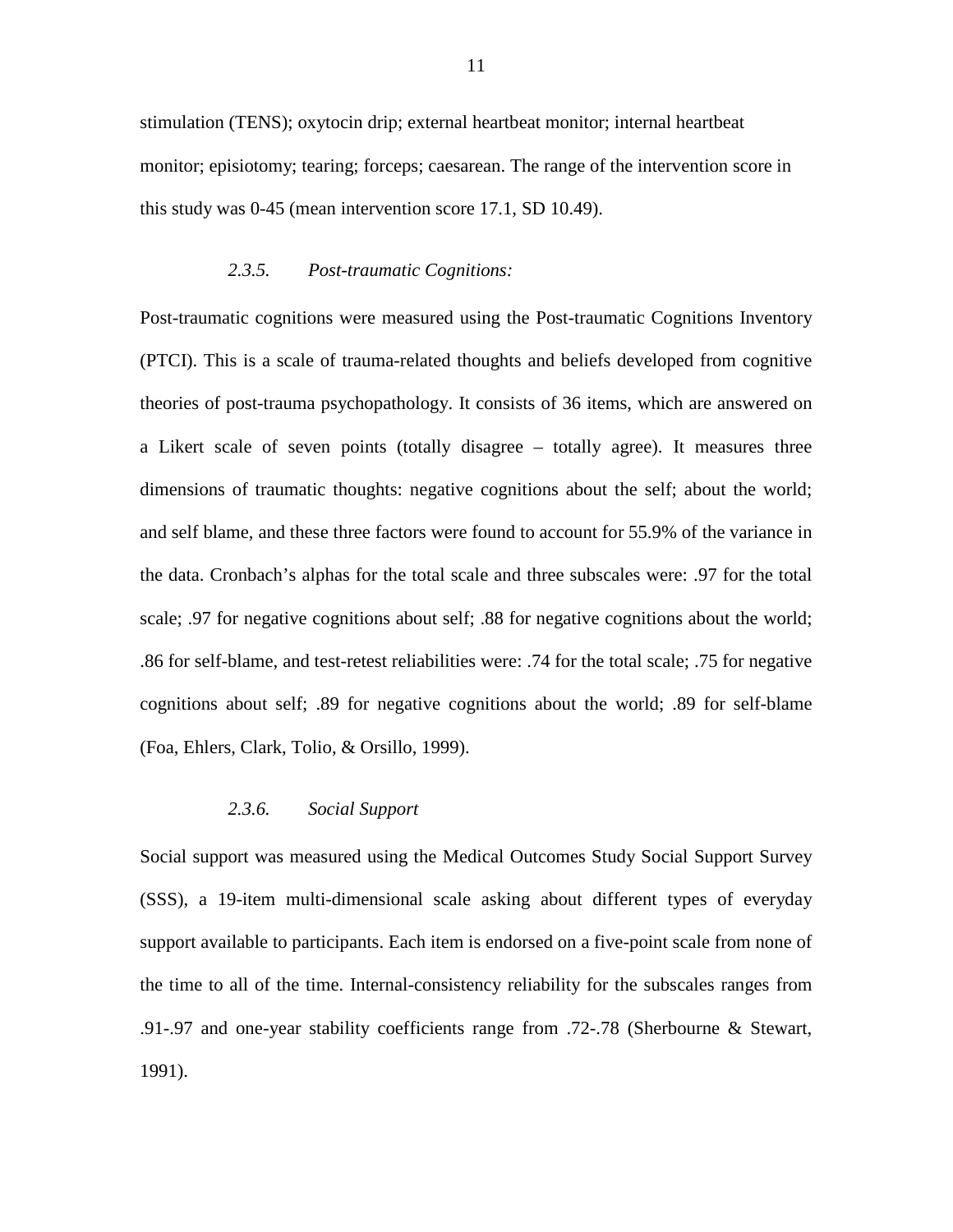### *2.4. Procedure*

Ethical approval was received from the University Research Governance committee and the NHS Local Research Ethics Committee. The researcher attended four hospital and four community antenatal clinics per week over a 14-week period and approached eligible women. If the women were interested, the study was explained using an information sheet, and if women were willing, informed consent was obtained, and participants took away the first questionnaire. Birth records at the hospital provided information about delivery dates and time two questionnaires were sent out as soon as it was established mother and baby had been discharged home safely, but not less than one week after the birth. Three months from the date of the baby's birth, the third questionnaire was sent. At each time point, if the questionnaire was not returned after two weeks, a reminder was sent, and this was followed up by one or more telephone calls, as necessary.

# **3. Results**

# *3.1. Data Screening*

Missing data ranged from 0 to 6% of items and subscales. Randomly missing data were replaced with the individual's mean for that subscale (Tabachnick & Fidell, 2001). A number of variables were skewed so correlations were performed using Spearman's Rho. For structural equation models data were transformed by logarithm if positively skewed and by square root of the reverse score if negatively skewed. In the structural equation models, analyses were performed on the raw data and the transformed data. The results (in terms of significance and fit indices) were not different, so the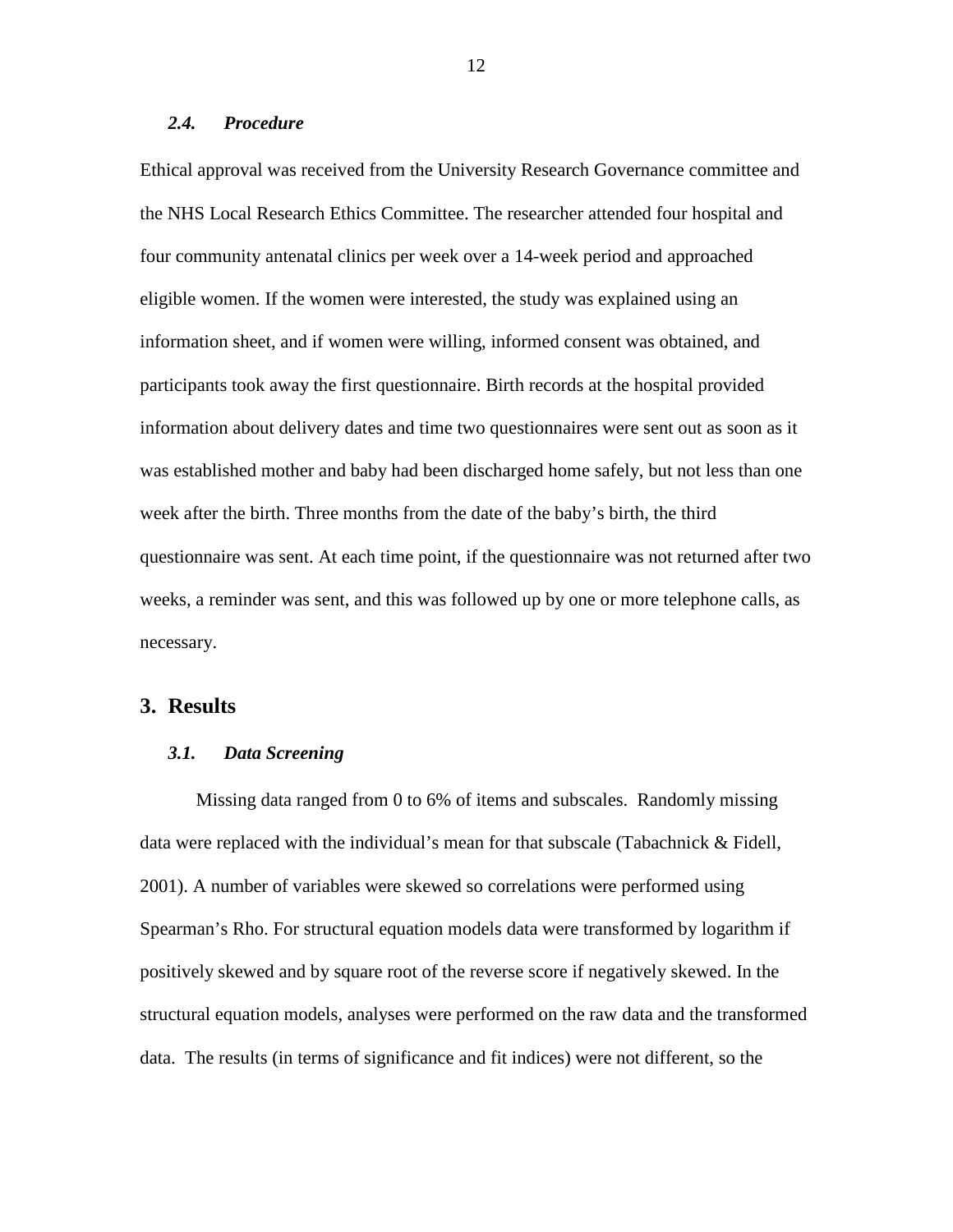analyses with the raw data are presented, as it is conceptually more meaningful (Tabachnick and Fidell 2001).

#### *3.2. Sample characteristics*

Demographic characteristics of participants are shown in [Table 1.](#page-29-0) Participants were predominantly of White European origin (92.6%) and married or cohabiting with a partner (90.1%). This was also a highly educated sample, with 56% having continued education after age 18 and 55.2% having a degree or professional qualification. Sixtythree percent of participants already had one or more children.

- insert [Table 1](#page-29-0) about here -

# *3.3. Prevalence of PTSD*

The prevalence of PTSD, and the levels of PTS symptoms in this sample are shown in [Table 2.](#page-30-0) In pregnancy, 52 women reported previously experiencing a traumatic event and symptoms of PTS. Ten women (7.2% of total sample) fulfilled DSM IV criteria for having had full PTSD caseness at some point in their past. Following the birth, PTS symptoms were only measured in relation to their experience of birth. Three weeks after birth one woman (0.8%) fulfilled all DSM IV criteria for PTSD related to birth (except duration of symptoms). Three months after birth one woman (0.9%) fulfilled all DSM IV criteria for PTSD related to birth (this was a different woman from the earlier time-point).

- insert [Table 2](#page-30-0) about here -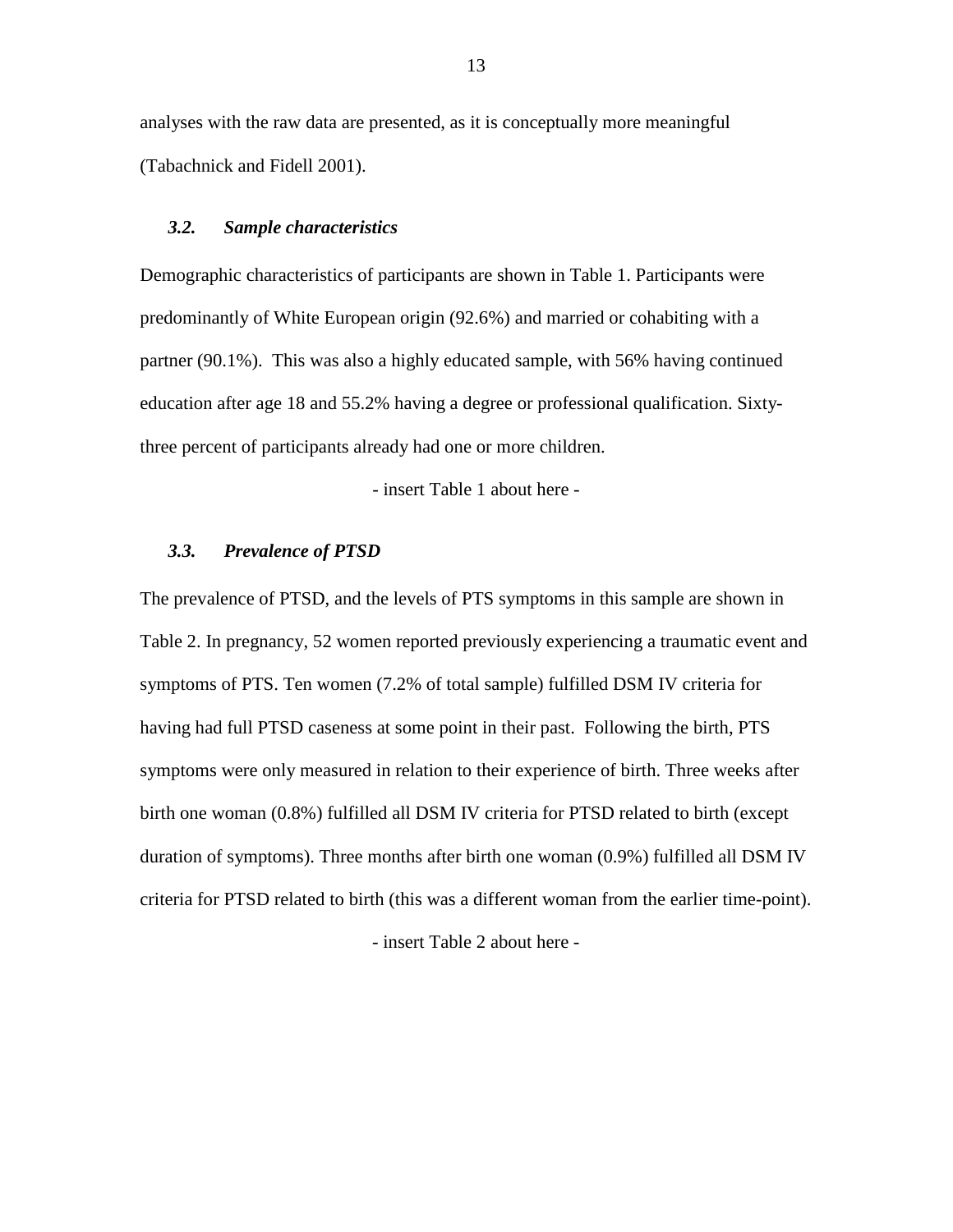## *3.4. Associations between predictors and PTS symptoms*

Bivariate correlation coefficients of the associations between the six predictors and PTS symptoms can be found in [Table 3.](#page-31-0) Of the risk factors proposed in the cognitive model, dysfunctional attitudes, self-efficacy, and post-traumatic cognitions correlated significantly with the outcome of PTS symptoms at three weeks postpartum and three months postpartum, with medium effect sizes. Social support also correlated significantly with PTS symptoms. However, trauma history and the intrapartum intervention score representing birth characteristics did not correlate significantly with PTS symptoms at either time point.

- insert [Table 3](#page-31-0) about here -

# *3.5. Structural Equation Models*

The hypothesized model was tested statistically using structural equation modeling, with and without the additional variable of social support. This technique was used to explore the fit of the proposed models on the data, and model fit was evaluated using the following indices: Chi-Square, which assumes the perfect fit of the model, so a significant difference indicates a poor model; Root mean square error of approximation (RMSEA), where values under .10 are acceptable, <.08 is better, and <.05 is good; Comparative fit index (CFI), where values >.9 are acceptable; and standardized Root Mean Residual (RMR) which looks at the residuals of the model to estimate fit and should be <.10. After removing cases with missing data, 116 cases were included in the analysis for outcomes three weeks after birth and 102 were included in the analyses predicting outcomes at three months after birth.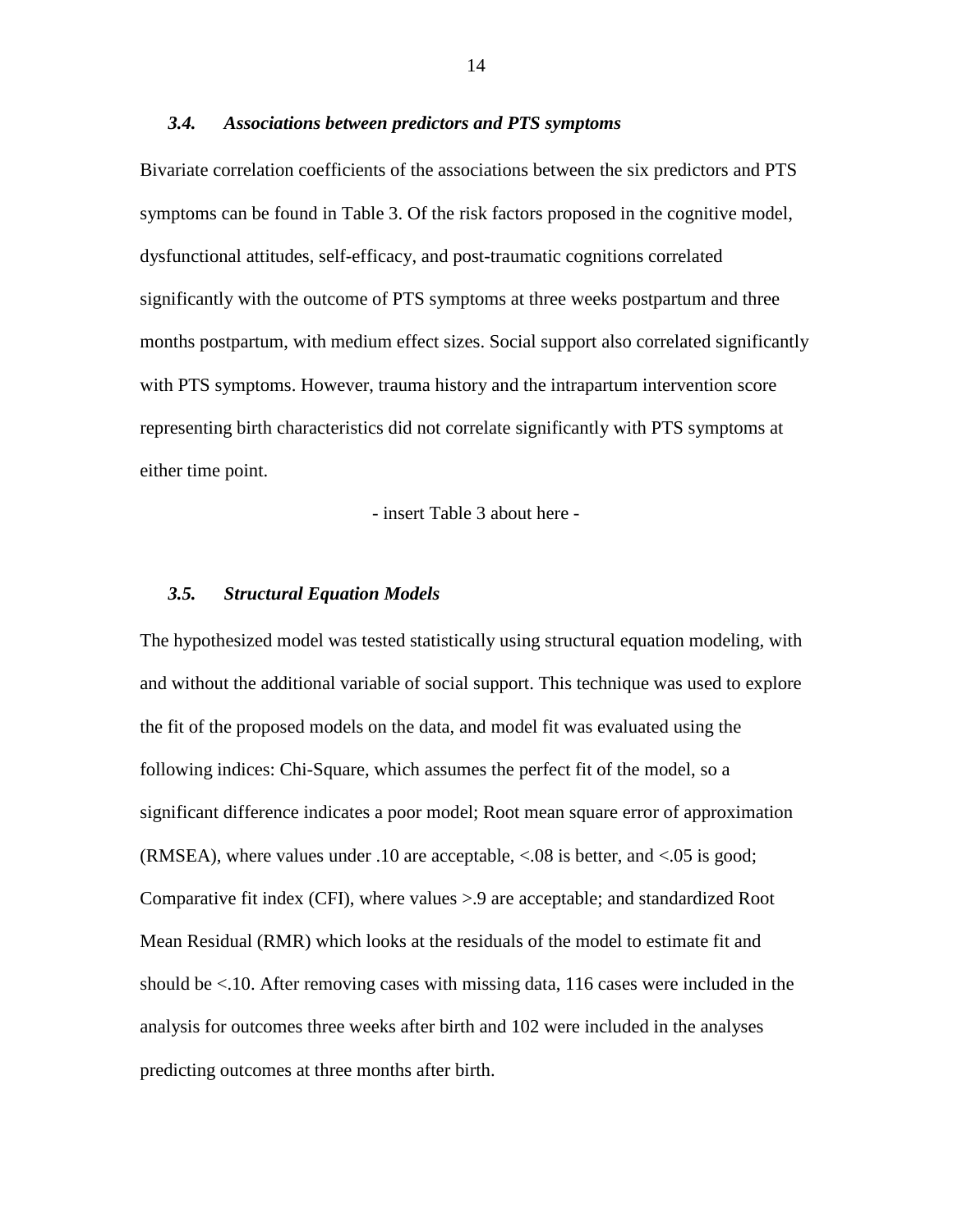Four models were tested at each time point to ascertain the best model predicting PTS symptoms three weeks and three months after birth. To test the first hypothesis the model was examined at each time point without social support. Following this, social support was included in three ways: fully mediated by post-traumatic cognitions; partially mediated by post-traumatic cognitions; and as a direct predictor of PTS symptoms. Independent variables were allowed to covary but only significant covariances were retained in the final models. Fit indices for all these models are shown in Table 4. The best model was chosen on the basis of the model chi-square,  $R^2$ , and parsimony.

- insert [Table 4](#page-32-0) about here –

# *3.5.1. Three weeks after birth*

The first hypothesis that the cognitive model described by Ehlers and Clark (2000) would be a good predictor of women experiencing PTS symptoms after childbirth was supported. The effects on PTS symptoms of birth characteristics, and prior beliefs, coping and experiences were fully mediated by post-traumatic cognitions which was found to have a direct effect on PTS symptoms. This model was a good fit of the data and is shown in [Figure 1,](#page-33-0) with significant paths indicated by an asterisk. This model explained 23% of the variance in PTS symptoms three weeks after birth.

The second hypothesis that social support would increase the predictive power of the model was not supported at this time point. The addition of support did not improve the fit of the model and only slightly increased the variance in PTS symptoms explained by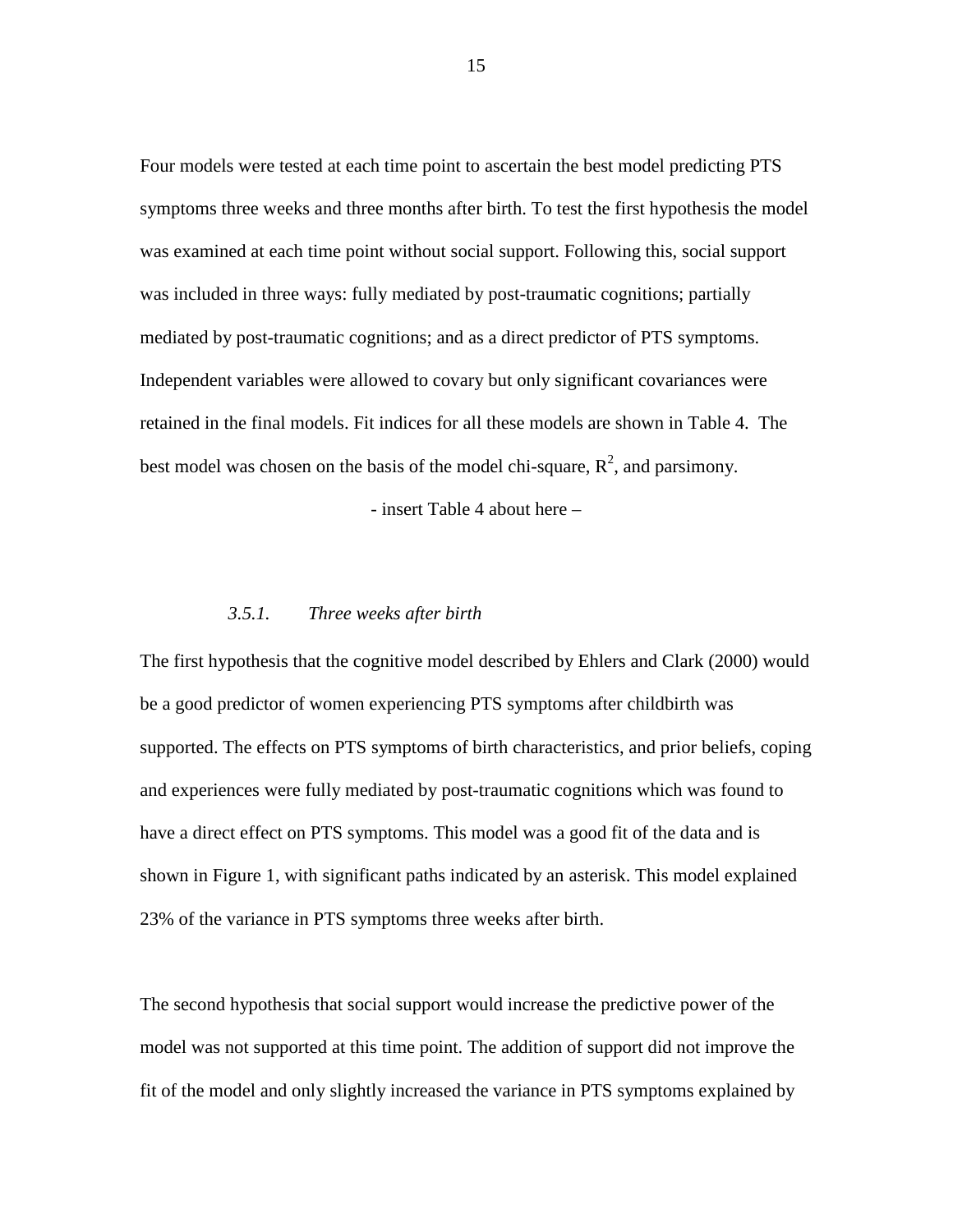the model (by 2%). However, it gave a less parsimonious model so the original cognitive model was accepted as the best predictive model of PTS symptoms at this time-point.

- insert [Figure 1](#page-33-0) about here –

#### *3.5.2. Three months after birth*

PTS symptoms were measured again three months postpartum. The predictors measured in pregnancy and directly after the birth were added to the model to predict PTS symptoms at three months postpartum. The cognitive model was found to be a good fit to the data at this time point but only explained 9% of the variance in PTS symptoms, therefore hypothesis one was only partially supported. The addition of social support improved the model when it was added as partially mediated by post-traumatic cognitions. The chi-square of the two models was equivalent but the model which included social support explained an extra 7% of the variance in PTS symptoms at this time point. Therefore the second hypothesis was supported by the data three months after birth, when it was found that the addition of social support increased the variance in symptoms explained by the cognitive model. The partial-mediation model including support was accepted as the best predictive model at this time-point and is shown in [Figure 2](#page-34-0) with significant paths indicated by asterisks. This model explained 16% of the variance in PTS symptoms at three months after the birth.

- insert [Figure 2](#page-34-0) about here -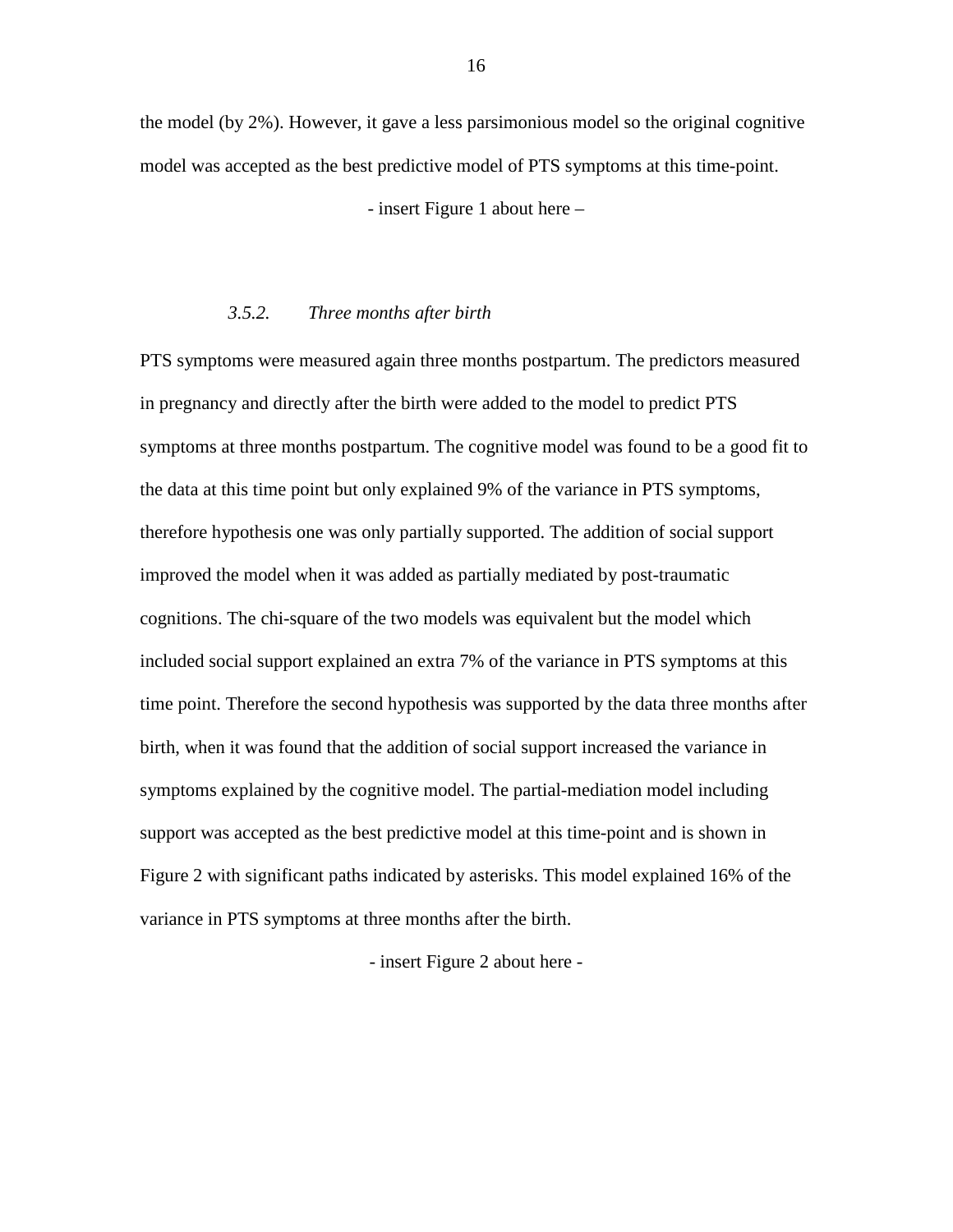# **4. Discussion**

The aim of this study was to examine a well-established cognitive model for its ability to predict PTS symptoms following childbirth. The study had two hypotheses, firstly that a cognitive model of PTSD would explain PTS symptoms following childbirth, and secondly that the addition of social support would strengthen the model in this population. Three weeks after birth, the first hypothesis was supported by the data and the cognitive model explained 23% of the variance in PTS symptoms. The addition of social support as a predictor did not improve or reduce the fit of the model. A cognitive model therefore stands alone as a good predictor of the development of PTS symptoms within the first month of birth. Three months after the birth, the cognitive model was a good fit to the data but explained much less of the variance in PTS symptoms. The addition of social support as a predictor, partially mediated by post-traumatic cognitions, resulted in a model that fitted the data equally well and increased the total variance explained by this second model to 16%. Social support therefore made a valuable addition to the model when predicting PTS symptoms three months after birth. This confirms that PTS symptoms following childbirth are likely to be explained by the same factors as PTSD following other traumatic events, and the exploration of established PTSD theoretical models in this population is warranted.

It is interesting that there was a difference in the models predicting symptoms at each time-point after birth. With the inclusion of these two time-points, it may be possible to make a distinction between risk factors for symptom-onset and symptom-maintenance. Results suggest that the cognitive model is effective at explaining symptom-onset directly following birth. At this time point over 30% of women reported birth as being traumatic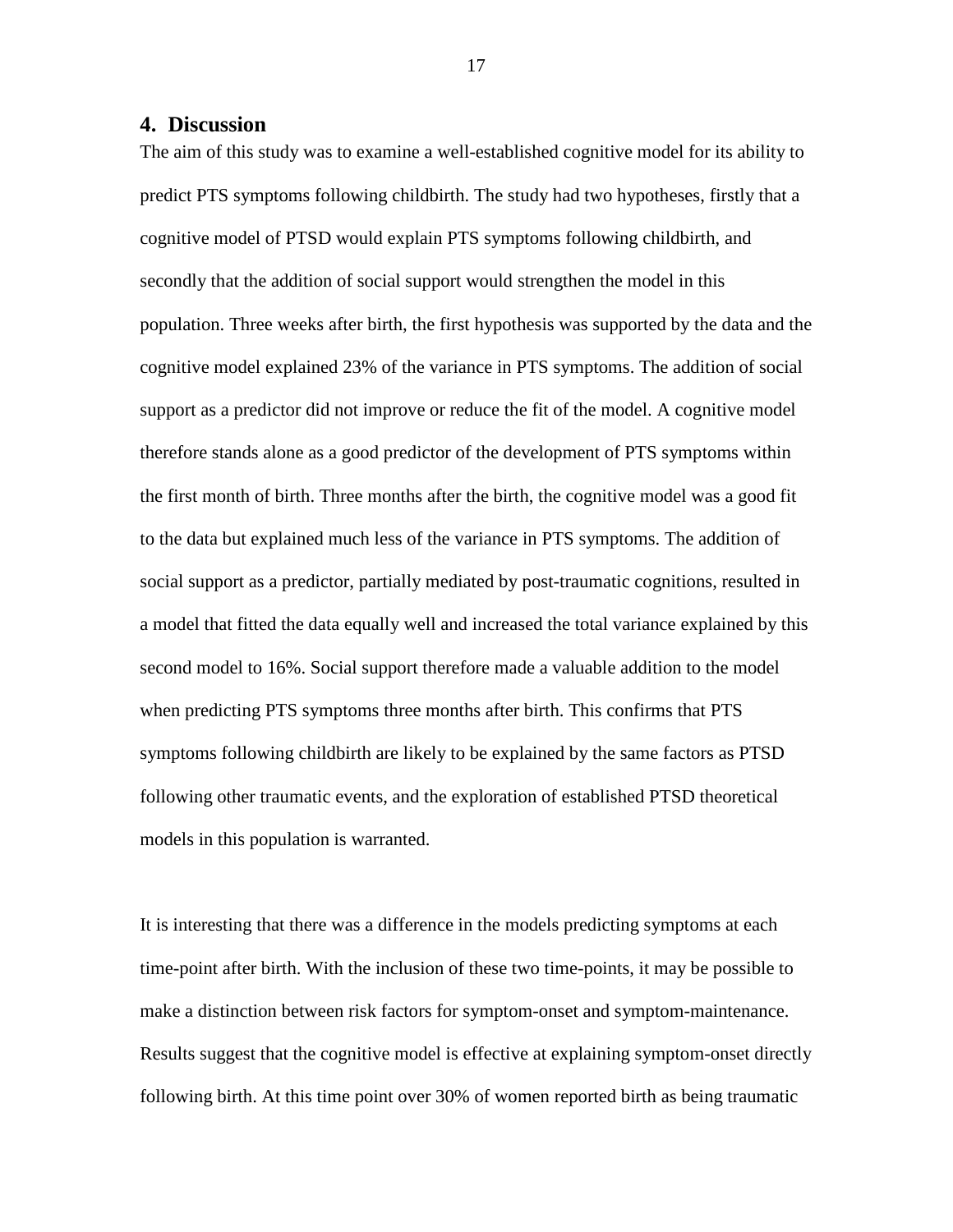and around 45% had at least one negative re-experiencing symptom. It may be that PTStype reactions are part of a normal process of recovery from the stresses of birth, and the cognitive model may better explain acute stress reactions than longer-term symptoms in this population.

Results suggest that the cognitive model predicted variance in long-term symptoms to a much lesser extent. However, social support in the early postnatal period increased the amount of variance explained in long-term PTS symptoms. Early support may facilitate recovery from initial symptoms, or a lack of support may increase the stress experienced in the postnatal period. It is not clear from current research whether increased social support acts as a buffer, enabling women to recover from a traumatic birth, or whether a lack of social support acts as a subsequent stressor, thus maintaining symptoms. More research is needed to tease out why early postnatal social support appears to be important over the longer term in PTS symptoms following birth.

The models examined in this study explained 23% and 16% of variance in PTS symptoms, and therefore a large proportion of variance in PTS symptoms remains unexplained by these predictors. The aim of this study was to test the applicability of a cognitive theoretical framework to childbirth, exploring the addition of social factors, and not to explain the highest amount of variance possible. There is no doubt that other variables would increase the amount of variance explained. However, this level of variance compares well with other studies which have looked at predictors of PTS symptoms, anxiety or psychological distress during the same period after the birth. The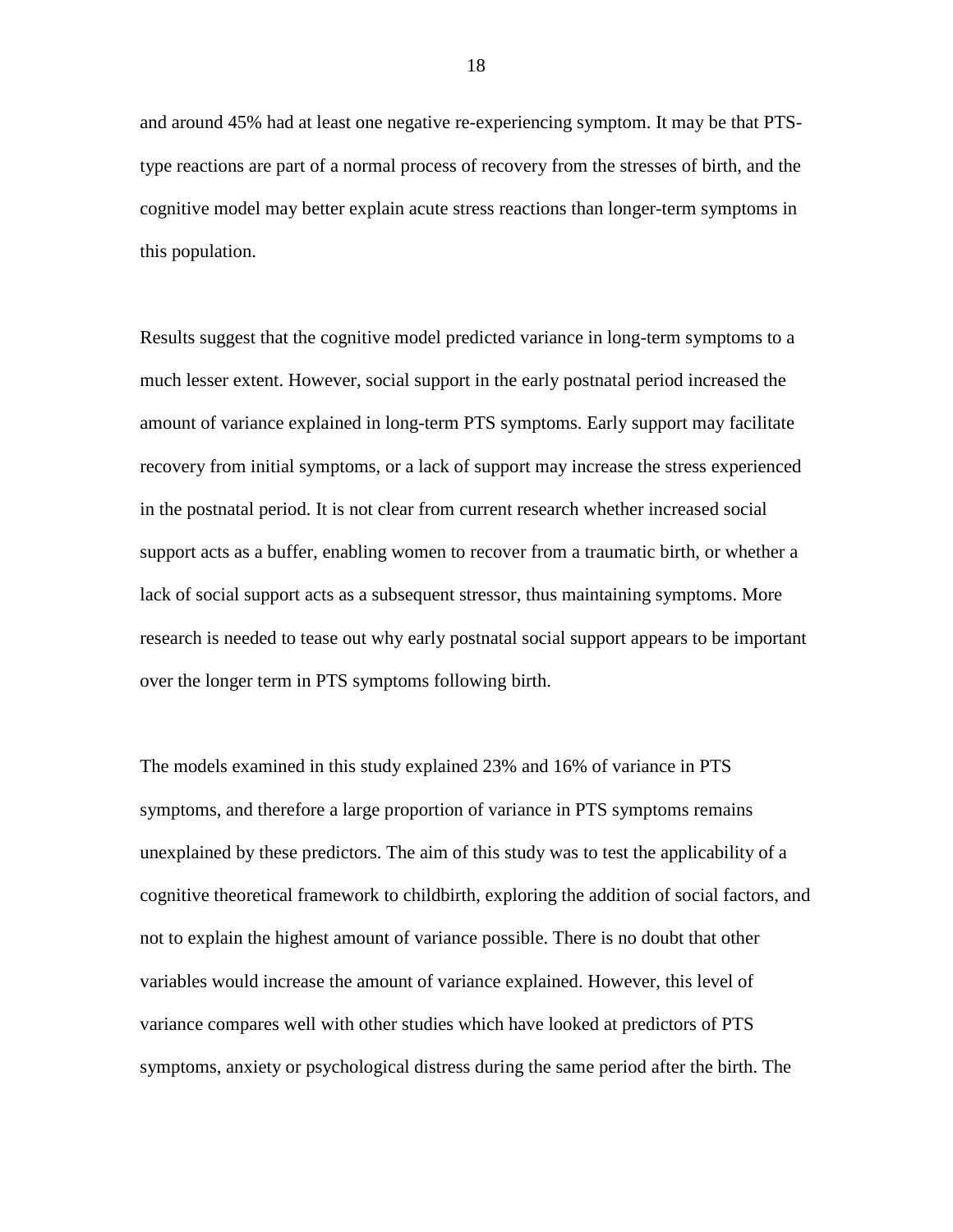regression models in these similar studies have tended to account for 14% to 29% of the variance in the outcome (Czarnocka & Slade, 2000; Edworthy et al., 2008; Skari et al., 2002; Wenzel, Haugen, Jackson, & Brendle, 2005).

A further finding of interest in this study is that in contrast to previous literature showing type of birth is related to PTS symptoms (Creedy et al., 2000; MacLean et al., 2000; Ryding et al., 1998; Soderquist et al., 2002), a weighted sum of birth interventions was not associated with PTS symptoms. When examined separately, forceps delivery was associated with PTS symptoms, but no other associations were found with obstetric variables. Combined measures of intervention in birth account for the fact that obstetric complications/intervention are varied and although single interventions may not influence outcomes, the combined experience may. The fact that birth intervention was not found to be associated with PTS symptoms means that it may be harder than thought to identify women who have may trauma symptoms as a result of a distressing birth. Work on developing screening methods for PTS symptoms should take into account that individual perceptions of and reactions to birth events may determine symptom outcomes rather than the particular interventions undergone.

A caveat is that this study examined PTS symptoms rather than cases of PTSD. This was for two reasons: the expected incidence of cases of PTSD was very low, and the modeling technique required a continuous outcome variable. It would be of interest to examine the same predictors in a model using cases of PTSD as an outcome in a larger sample. It should be noted that some symptoms of PTSD correspond to ordinary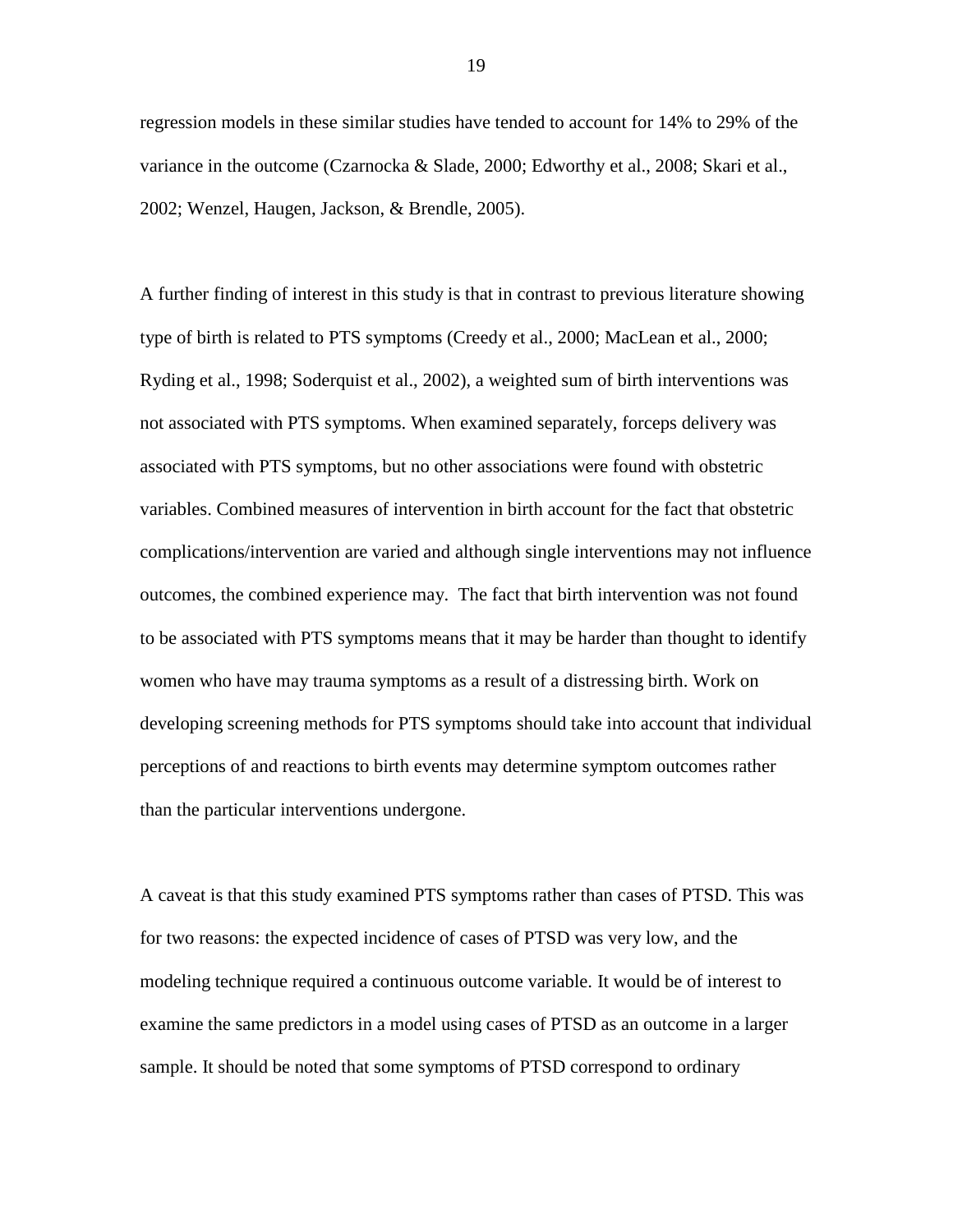experiences in the postnatal period, for example, having trouble staying asleep, or feeling irritable. Therefore, some of the variance in PTS symptoms in this study will be accounted for by ordinary postnatal reactions, as well as non-specific distress. It is of note that the cognitive model still fits the data well, despite this caveat, and again suggests that the model is useful for predicting acute stress reactions. Further studies which look at both a continuous symptom score and cases would illuminate the issue of whether using PTS symptoms as a proxy for PTSD cases is an acceptable method of study in this area.

Another issue to note is that PTSD diagnostic criteria (APA, 1994) require one month duration before a diagnosis can be made, so three weeks after birth only initial or acute stress reactions are being predicted. This time-point was chosen because participants' experience of birth was self-reported and the aim was to gather this information as close in time to the birth as possible. This problem of the duration criterion for PTSD was partially resolved by including a three-month follow-up. There is evidence that there is still some spontaneous resolution of PTSD symptoms after one month but that cases presenting at three months post-event will generally be chronic (Koren, Arnon, & Klein, 1999; Rothbaum, Foa, Riggs, Murdock, & Walsh, 1992). Therefore, the results from the third time point can be assumed to show risk factors predicting more chronic PTS symptoms (but not cases).

Finally, this study is limited by a small sample size so lacks statistical power. Sample size calculations performed before the study suggested the sample was adequate to find significant effects in univariate analyses. However, following attrition the sample was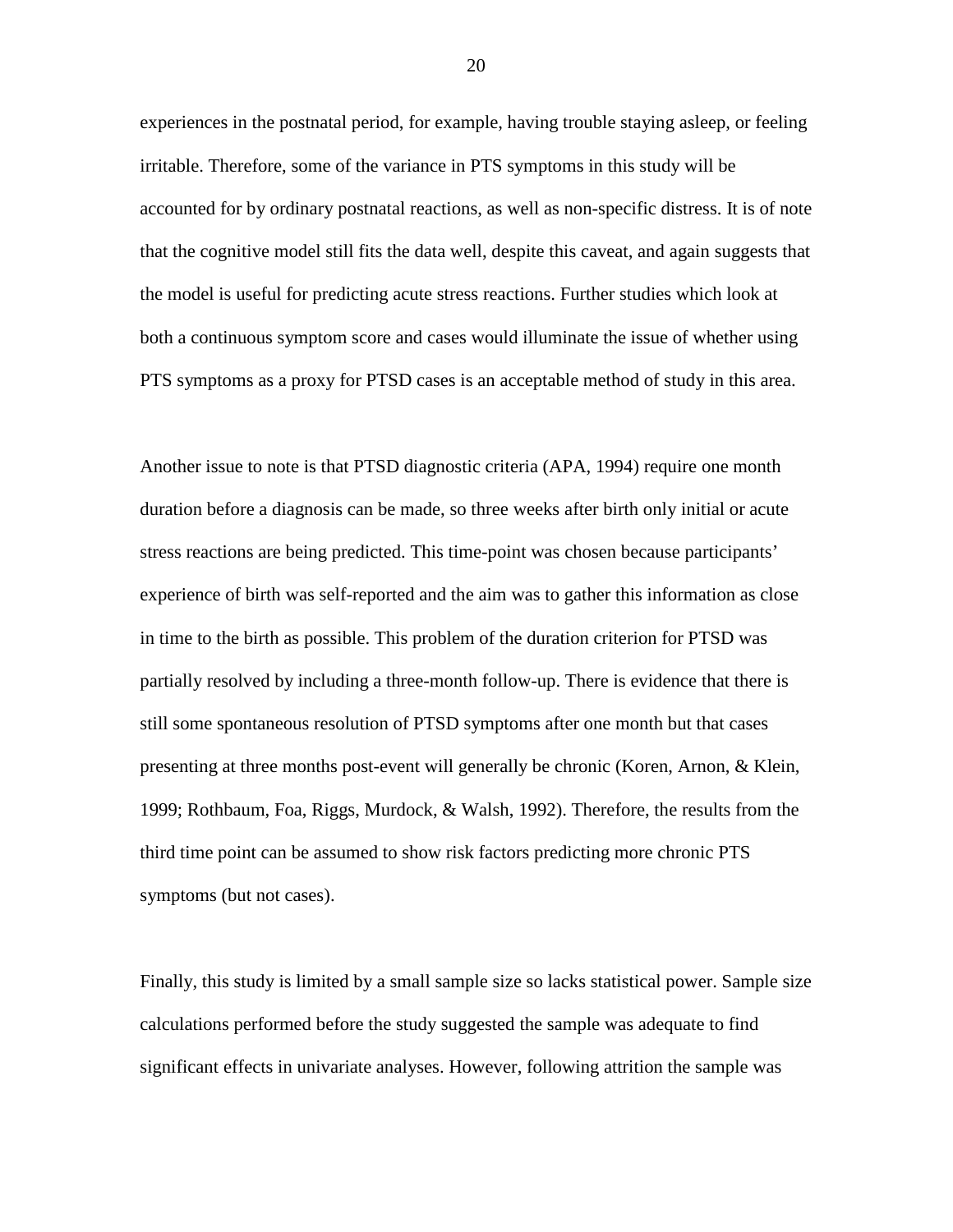just sufficient for using modeling techniques, as models had around six participants per parameter which is just adequate according to Field (2005). The final sample also represents just 39% of all eligible women identified during the study period. Women who dropped out of the study did not differ from those who stayed in except on family size and marital status, so it is likely that dropout was for practical reasons. Future studies using larger samples, and planning adequately for attrition and missing data, are warranted following the significant results found in this preliminary study.

Despite these limitations, this study suggests that a cognitive model of PTSD does account for variance in initial PTS symptoms following childbirth. Results suggest, however, that this model alone is not adequate for explaining later symptoms, three months after the birth. Over the longer term, it appears that additional factors account for maintenance of PTS symptoms. One of these variables is early postnatal social support. As longer term symptoms are more likely to be reflective of an ongoing problem, it would seem that exploring variables which predict later symptoms would be a profitable future direction. This study suggests that social variables warrant further investigation. If these findings are replicated, they have clinical implications for professionals caring for postnatal women, in terms of both identifying those who are at risk of PTSD and in providing support to those with symptoms in order to help recovery. The finding that early social support potentially reduces later PTS symptoms suggests a potential avenue for intervention in the early postnatal period with women who have experienced a traumatic birth. The addition of support at this moment may increase the likelihood of recovery from initial symptoms. The findings also have theoretical implications,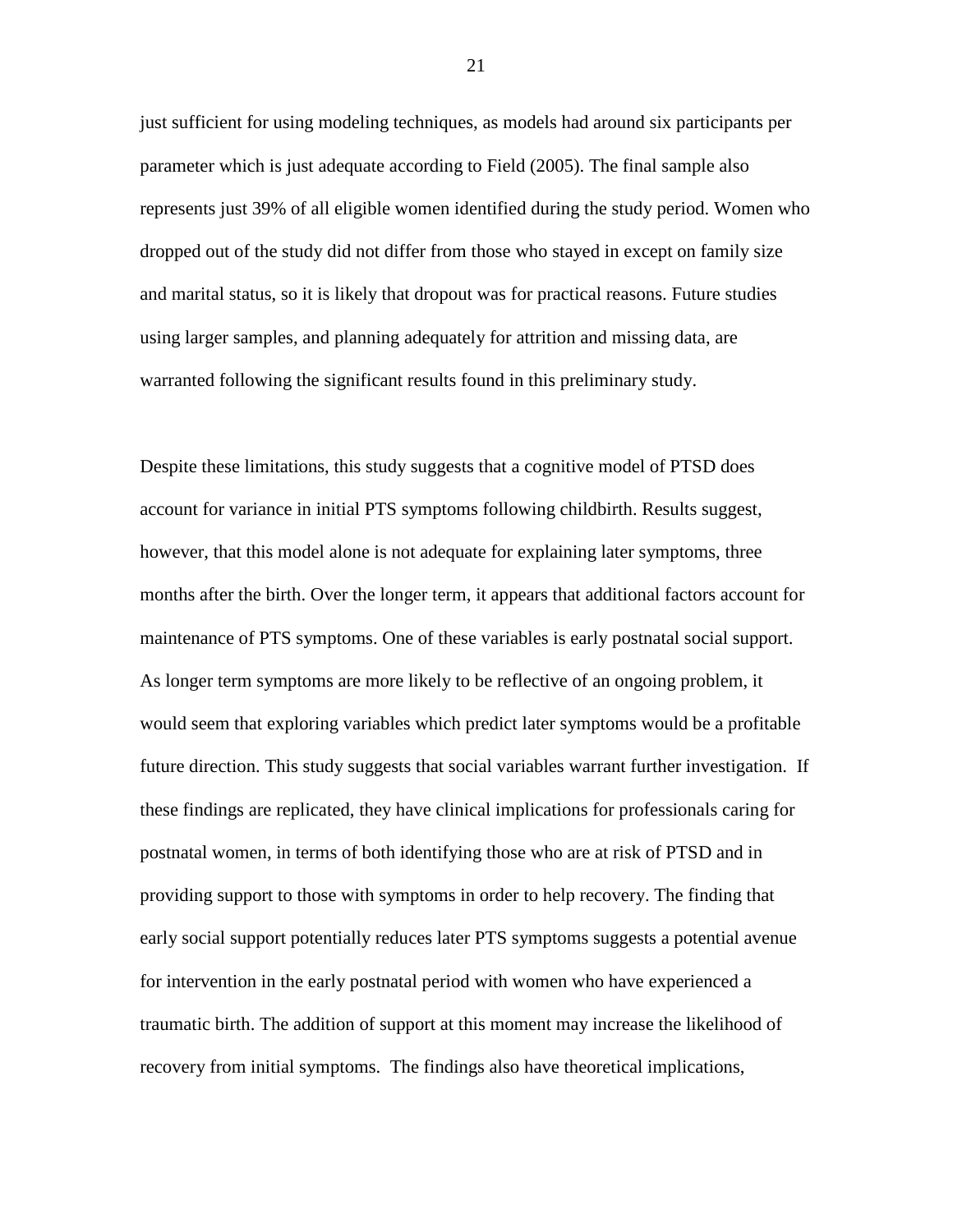suggesting that the field of research into PTS symptoms following childbirth would benefit from further exploration of established theoretical models of PTSD. Further, it seems likely that the addition of social risk factors may strengthen cognitive models when studying the maintenance of PTS symptoms. The importance of social factors may particularly be revealed in longitudinal work predicting recovery from initial symptoms.

# *4.1. Conclusions*

In summary, aspects of a cognitive model of PTSD, in particular negative post-traumatic cognitions, appear to be predictive of the early development of PTS symptoms after childbirth. The application of the model to childbirth is therefore supported partially by these results. However, three months after the birth, early postnatal social support explained longer-term symptoms. Postnatal social support appeared to be more influential in determining symptoms than post-traumatic cognitions, three months after the birth. Further investigation of the role of this cognitive model, as well as other established theoretical models of PTSD, in predicting PTS symptoms following childbirth is warranted.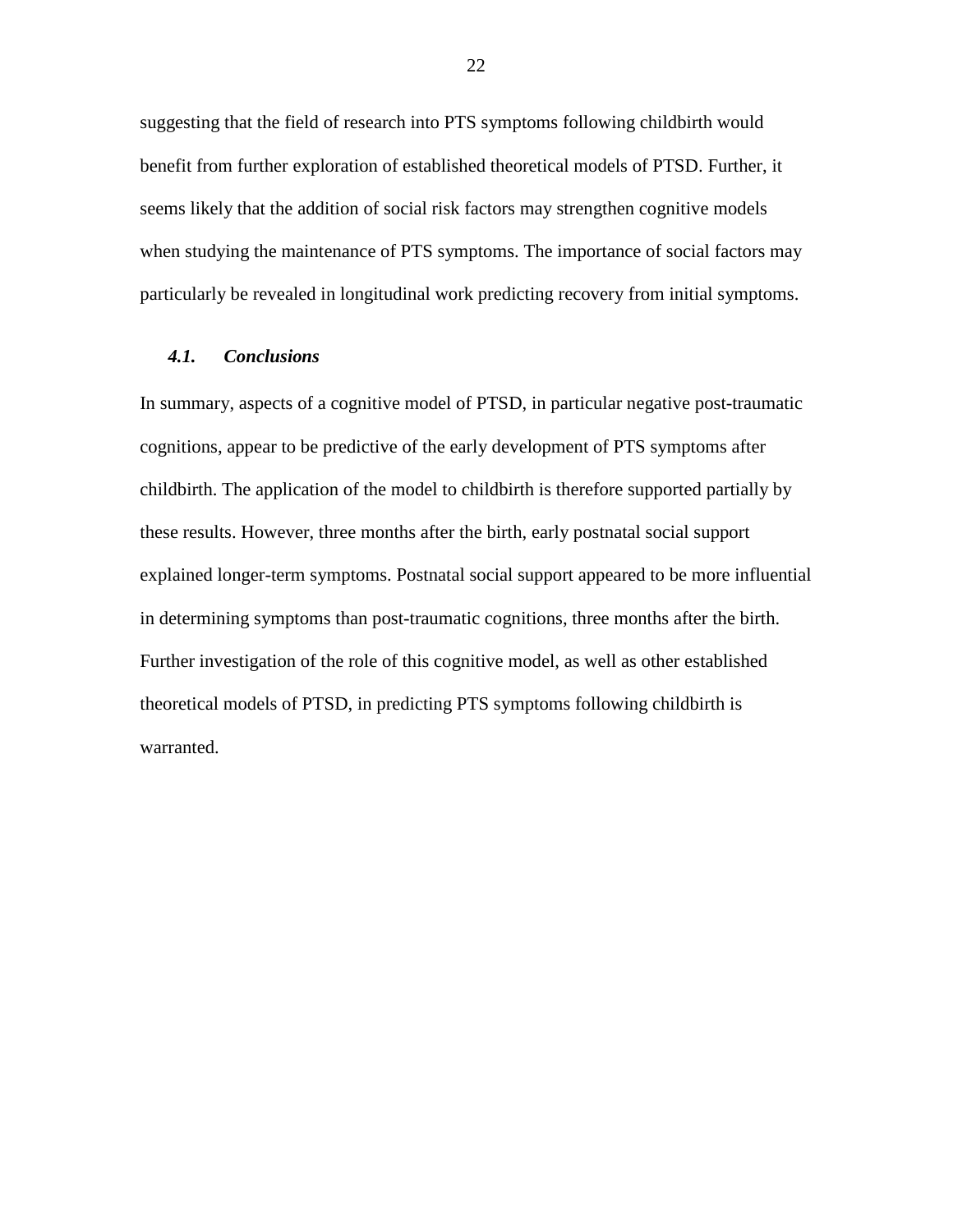- Agar, E., Kennedy, P., & King, N. S. (2006). The role of negative cognitive appraisals in PTSD symptoms following spinal cord injuries. *Behavioural and Cognitive Psychotherapy, 34*, 437-452.
- APA. (1994). *Diagnostic and Statistical Manual for Mental Disorders; 4th Edition*. Washington, D.C.: American Psychiatric Press Inc.
- APA. (2000). *Diagnostic and Statistic Manual of Mental Disorders, Fourth Edition, Text Revision (DSM-IV-TR)*. Washington DC.
- Ayers, S., Copland, C., & Dunmore, E. (in press). A preliminary study of negative appraisals and dysfunctional coping associated with post-traumatic stress disorder symptoms following myocardial infarction. *British Journal of Health Psychology*.
- Beck, A. T., Brown, G., Steer, R. A., & Weissman, A. N. (1991). Factor Analysis of the Dysfunctional Attitude Scale in a Clinical Population. *Psychological Assessment, 3*, 478-483.
- Brewin, C. R., Andrews, B., & Valentine, J. D. (2000). Meta-Analysis of Risk Factors for Posttraumatic Stress Disorder in Trauma-Exposed Adults. *Journal of Consulting and Clinical Psychology, 68*, 748-766.
- Brewin, C. R., & Holmes, E. A. (2003). Psychological Theories of Posttraumatic Stress Disorder. *Clinical Psychology Review, 23*, 339-376.
- Charuvastra, A., & Cloitre, M. (2008). Social Bonds and Posttraumatic Stress Disorder. *Annual Review of Psychology, 59*, 301-328.
- Cigoli, V., Gilli, G., & Saita, E. (2006). Relational factors in psychopathological responses to childbirth. *Journal of Psychosomatic Obstetrics and Gynecology, 27*, 91-97.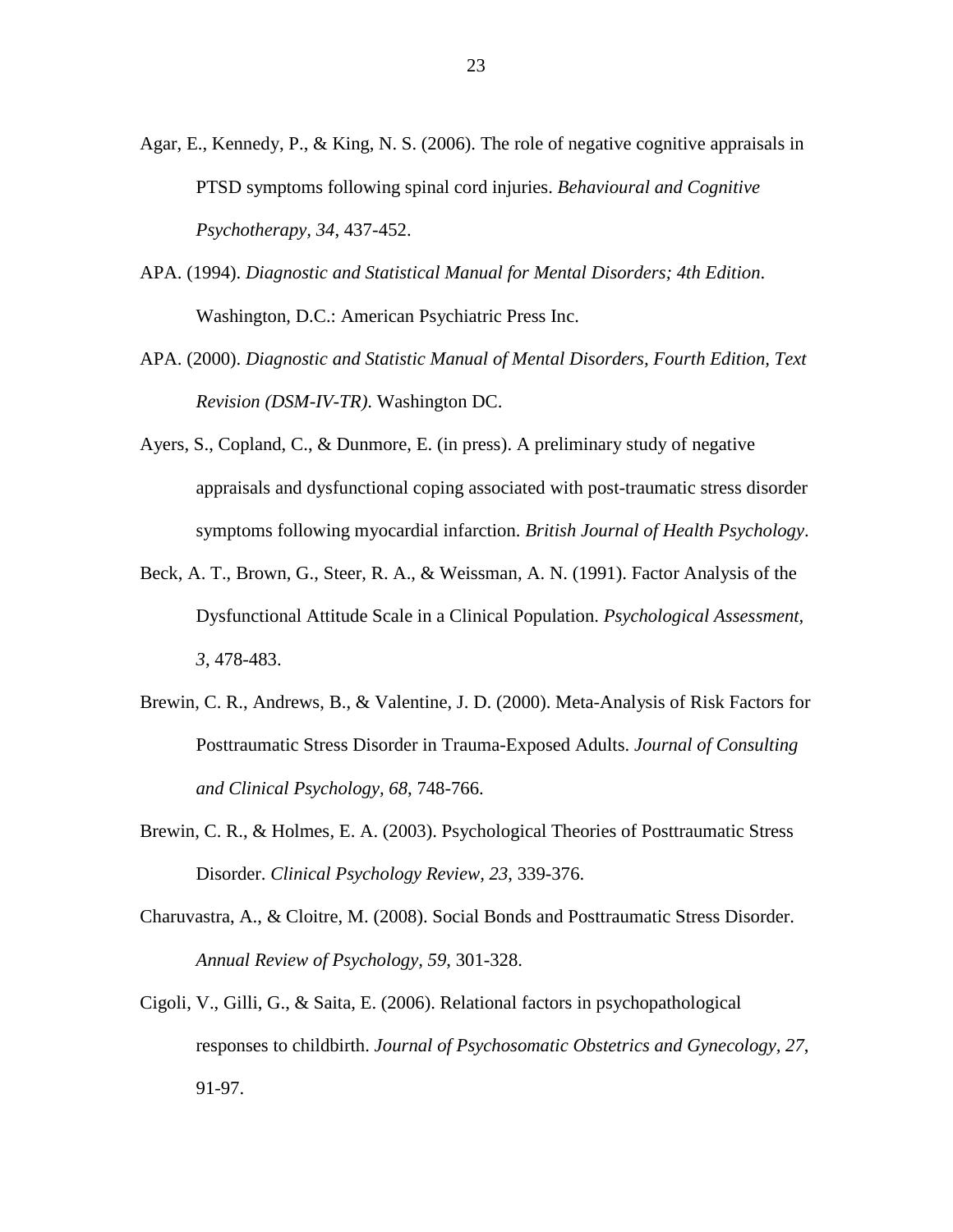- Clement, S., Wilson, J., & Sikorski, J. (1999). The development of an intrapartum intervention score based on women's experiences. *Journal of Reproductive and Infant Psychology, 17*, 53-62.
- Cohen, M., Ansara, D., Schei, B., Stuckless, N., & Stewart, D. (2004). Posttraumatic Stress Disorder after Pregnancy, Labor and Delivery. *Journal of Women's Health, 13*, 315-324.
- Creedy, D., Shochet, I., & Horsfall, J. (2000). Childbirth and the development of acute trauma symptoms. *Birth, 27*, 104-111.
- Czarnocka, J., & Slade, P. (2000). Prevalence and predictors of post-traumatic stress symptoms following childbirth. *British Journal of Clinical Psychology, 39*, 35-51.
- Edworthy, Z., Chasey, R., & Williams, H. (2008). The role of schema and appraisals in the development of post-traumatic stress symptoms following birth. *Journal of Reproductive and Infant Psychology, 26*, 123-138.
- Ehlers, A., & Clark, D. M. (2000). A cognitive model of posttraumatic stress disorder. *Behaviour Research and Therapy, 38*, 319-345.
- Engelhard, I. M., Van Rij, M., Boullart, I., Ekhart, T. H. A., Spaanderman, M. E. A., Van den Hout, M. A., et al. (2002). Posttraumatic stress disorder after pre-eclampsia: An exploratory study. *General Hospital Psychiatry, 24*, 260-264.
- Felice, E., Saliba, J., Grech, V., & Cox, J. (2004). Prevalence rates and psychosocial characteristics associated with depression in pregnancy and postpartum in Maltese women. *Journal of Affective Disorders, 82*, 297-301.
- Field, A. P. (2005). *Discovering Statistics Using SPSS* (Second Edition ed.). London: Sage Publications.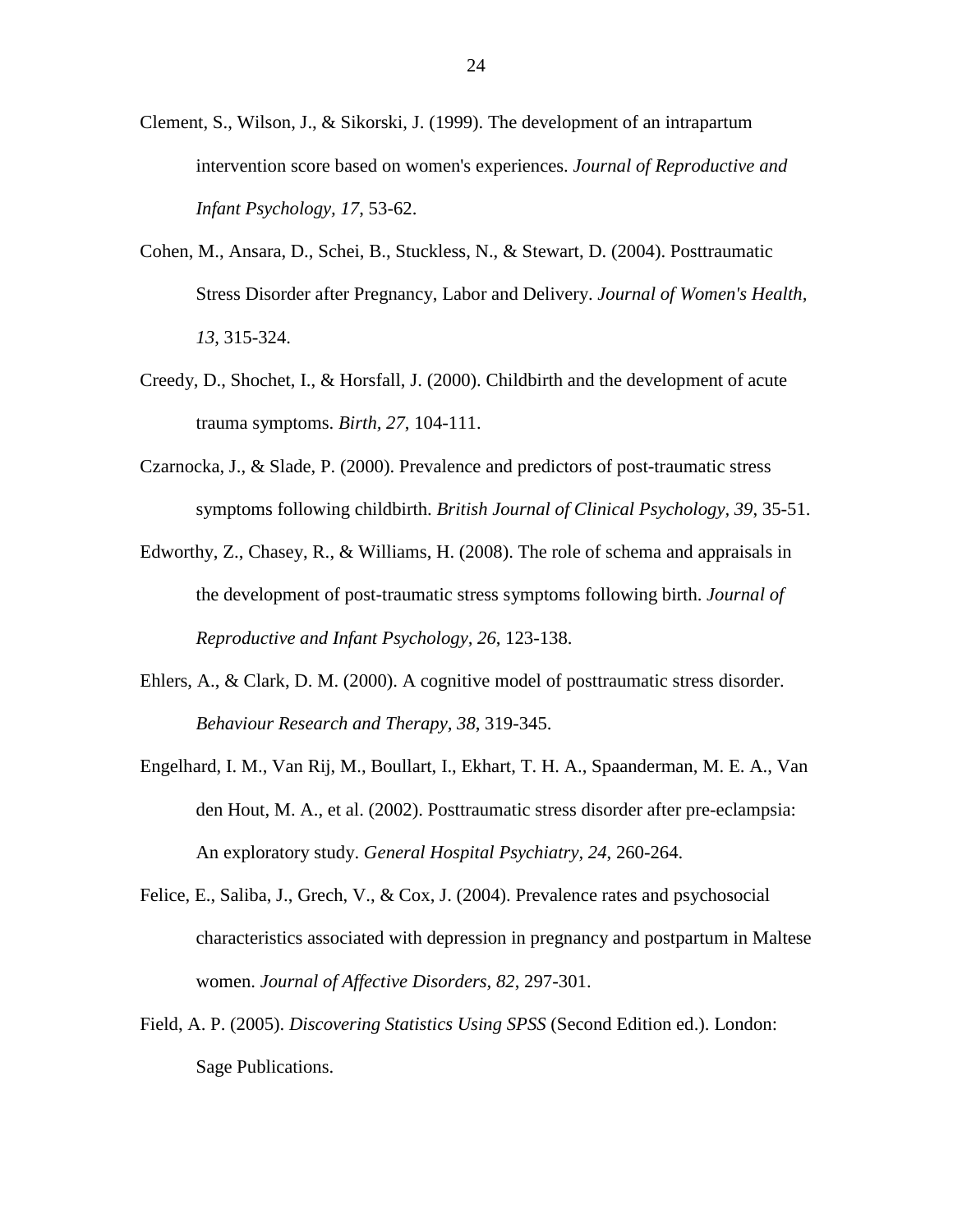- Field, E. L., Norman, P., & Barton, J. (2008). Cross-sectional and prospective associations between cognitive appraisals and posttraumatic stress disorder symptoms following stroke. *Behaviour Research and Therapy, 46*, 62-70.
- Foa, E. B., Cashman, L., Jaycox, L., & Perry, K. (1997). The Validation of a Self-Report Measure of Posttraumatic Stress Disorder: The Posttraumatic Diagnostic Scale. *Psychological Assessment, 9*, 445-451.
- Foa, E. B., Ehlers, A., Clark, D. M., Tolio, D. F., & Orsillo, S. M. (1999). The Posttraumatic Cognitions Inventory (PTCI): Development and Validation. *Psychological Assessment, 11*, 303-314.
- Ford, E., & Ayers, S. (2009). Stressful events and support during birth: The effect on anxiety, mood and perceived control. *Journal of Anxiety Disorders, 23*, 260-268.
- Heh, S.-S., Coombes, L., & Bartlett, H. (2004). The association between depressive symptoms and social support in Taiwanese women during the month. *International Journal of Nursing Studies, 41*, 573-579.
- Kennedy, H. P., & MacDonald, E. L. (2002). "Altered consciousness" during childbirth: potential clues to post traumatic stress disorder? *Journal of Midwifery & Women's Health, 47*, 380-382.
- Koren, D., Arnon, I., & Klein, E. (1999). Acute Stress Response and Posttraumatic Stress Disorder in Traffic Accident Victims: A One-Year Prospective, Follow-Up Study. *American Journal of Psychiatry, 156*, 367-373.
- Lyons, S. (1998). A prospective study of posttraumatic stress symptoms 1 month following childbirth in a group of 42 first-time mothers. *Journal of Reproductive and Infant Psychology, 16*, 91-105.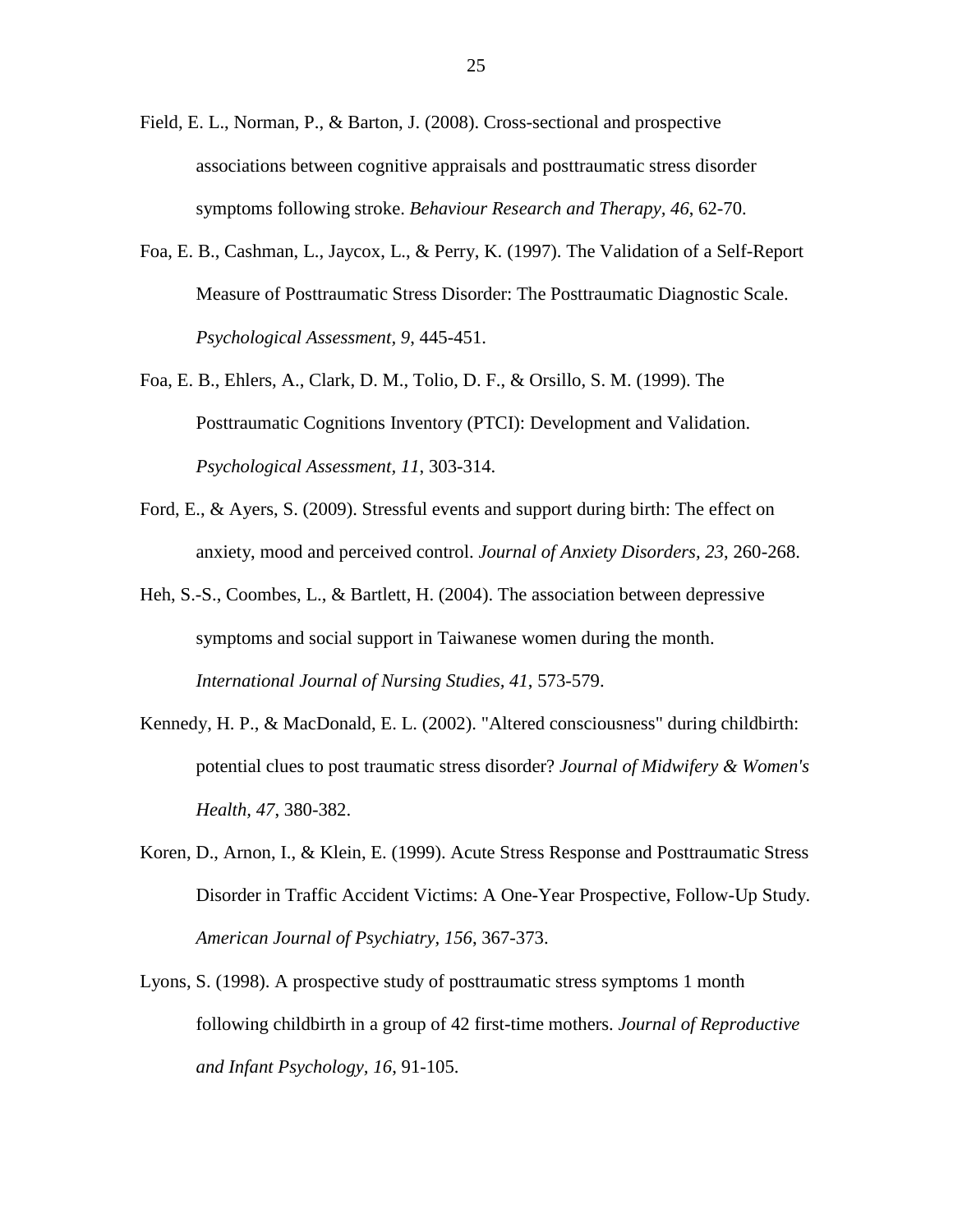- MacLean, L., McDermott, M., & May, C. (2000). Method of delivery and subjective distress: women's emotional responses to childbirth practices. *Journal of Reproductive and Infant Psychology, 18*, 153-162.
- Maggioni, C., Margola, D., & Filippi, F. (2006). PTSD, risk factors, and expectations among women having a baby: A two-wave longitudinal study. *Journal of Psychosomatic Obstetrics and Gynecology, 27*, 81-90.
- Olde, E., Van der Hart, O., Kleber, R. J., Van Son, M., Wijnen, H. A. A., & Pop, V. J. M. (2005). Peritraumatic Dissociation and Emotions as Predictors of PTSD Symptoms Following Childbirth. *Journal of Trauma & Dissociation, 6*, 125-142.
- Ozer, E. J., Best, S. R., Lipsey, T. L., & Weiss, D. S. (2003). Predictors of Posttraumatic Stress Disorder and Symptoms in Adults: A Meta-Analysis. *Psychological Bulletin, 129*, 52-73.

Richardson, A., & Mmata, C. (2007). NHS Maternity Statistics, England: 2005-06. Retrieved 28th July 2008, from [http://www.ic.nhs.uk/webfiles/publications/maternity0506/NHSMaternityStatsEn](http://www.ic.nhs.uk/webfiles/publications/maternity0506/NHSMaternityStatsEngland200506_fullpublication%20V3.pdf) [gland200506\\_fullpublication%20V3.pdf](http://www.ic.nhs.uk/webfiles/publications/maternity0506/NHSMaternityStatsEngland200506_fullpublication%20V3.pdf)

- Rothbaum, B. O., Foa, E. B., Riggs, D. S., Murdock, T., & Walsh, W. (1992). A prospective examination of post-traumatic stress disorder in rape victims. *Journal of Traumatic Stress, 5*, 455-475.
- Ryding, E. L., Wijma, K., & Wijma, B. (1998). Psychological impact of emergency cesarean section in comparison with elective cesarean section, instrumental and normal vaginal delivery. *Journal of Psychosomatic Obstetrics and Gynecology, 19*, 135-144.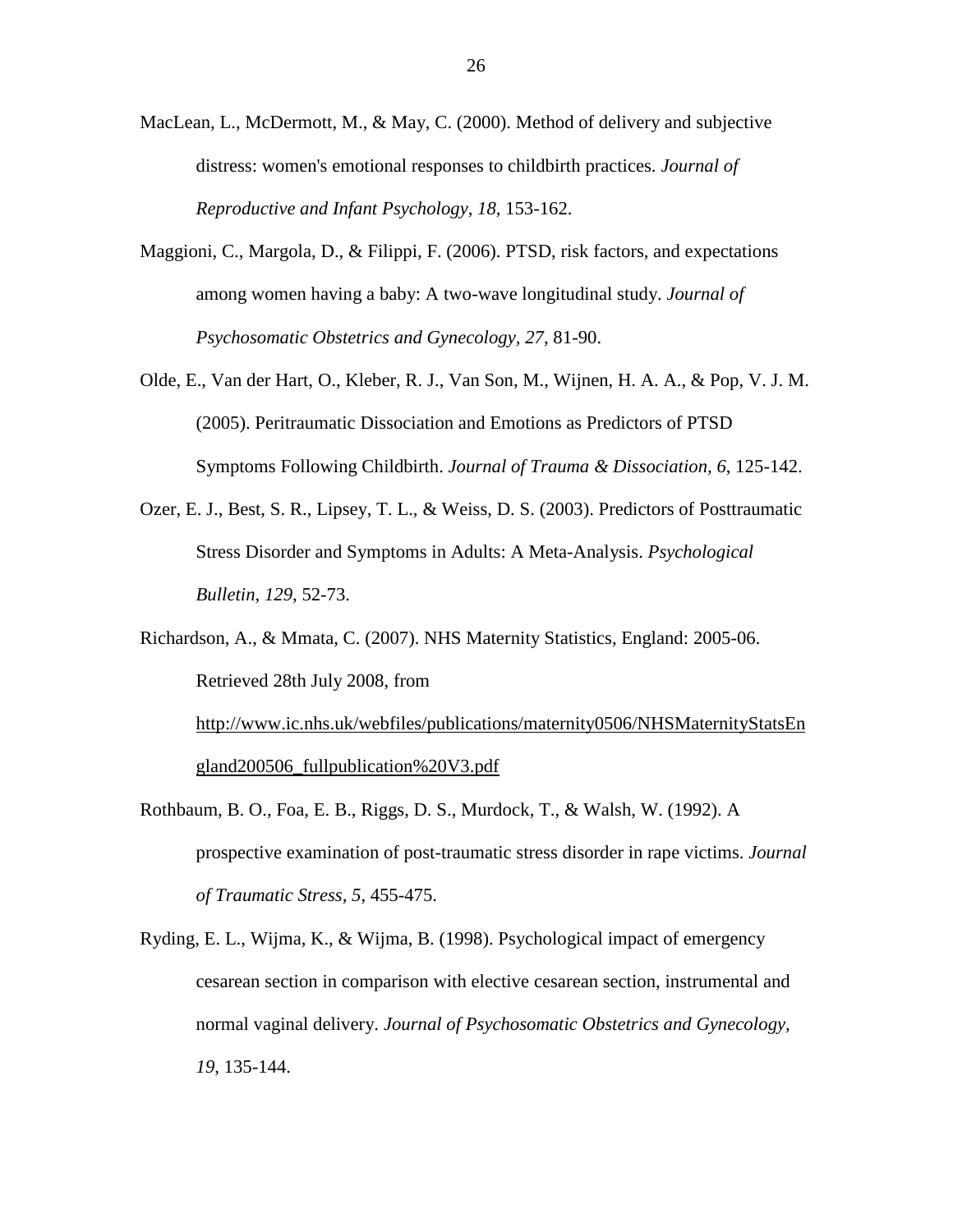- Sherbourne, C. D., & Stewart, A. L. (1991). The MOS social support survey. *Social Science & Medicine, 32*, 705-714.
- Sherer, M., Maddux, J. E., Mercandante, B., Prenticedunn, S., Jacobs, B., & Rogers, R. W. (1982). The Self-Efficacy Scale - Construction and Validation. *Psychological Reports, 51*, 663-671.
- Skari, H., Skreden, M., Malt, U. F., Dalholt, M., Ostensen, A. B., Egeland, T., et al. (2002). Comparative levels of psychological distress, stress symptoms, depression and anxiety after childbirth--a prospective population-based study of mothers and fathers. *BJOG: An International Journal of Obstetrics and Gynaecology, 109*, 1154-1163.
- Soderquist, J., Wijma, B., & Wijma, K. (2006). The longitudinal course of post-traumatic stress after childbirth. *Journal of Psychosomatic Obstetrics and Gynecology, 27*, 113-119.
- Soderquist, J., Wijma, K., & Wijma, B. (2002). Traumatic Stress after Childbirth: the role of obstetric variables. *Journal of Psychosomatic Obstetrics and Gynecology, 23*, 31-39.
- Soet, J., Brack, G., & Dilorio, C. (2003). Prevalence and predictors of women's experience of psychological trauma during childbirth. *Birth, 30*, 36-46.
- Tabachnick, B. G., & Fidell, L. S. (2001). *Using Multivariate Statistics* (4th Edition ed.). Boston MA, USA: Allyn and Bacon.
- Tedstone, J. E., & Tarrier, N. (2003). Posttraumatic stress disorder following medical illness and treatment. *Clinical Psychology Review, 23*, 409-448.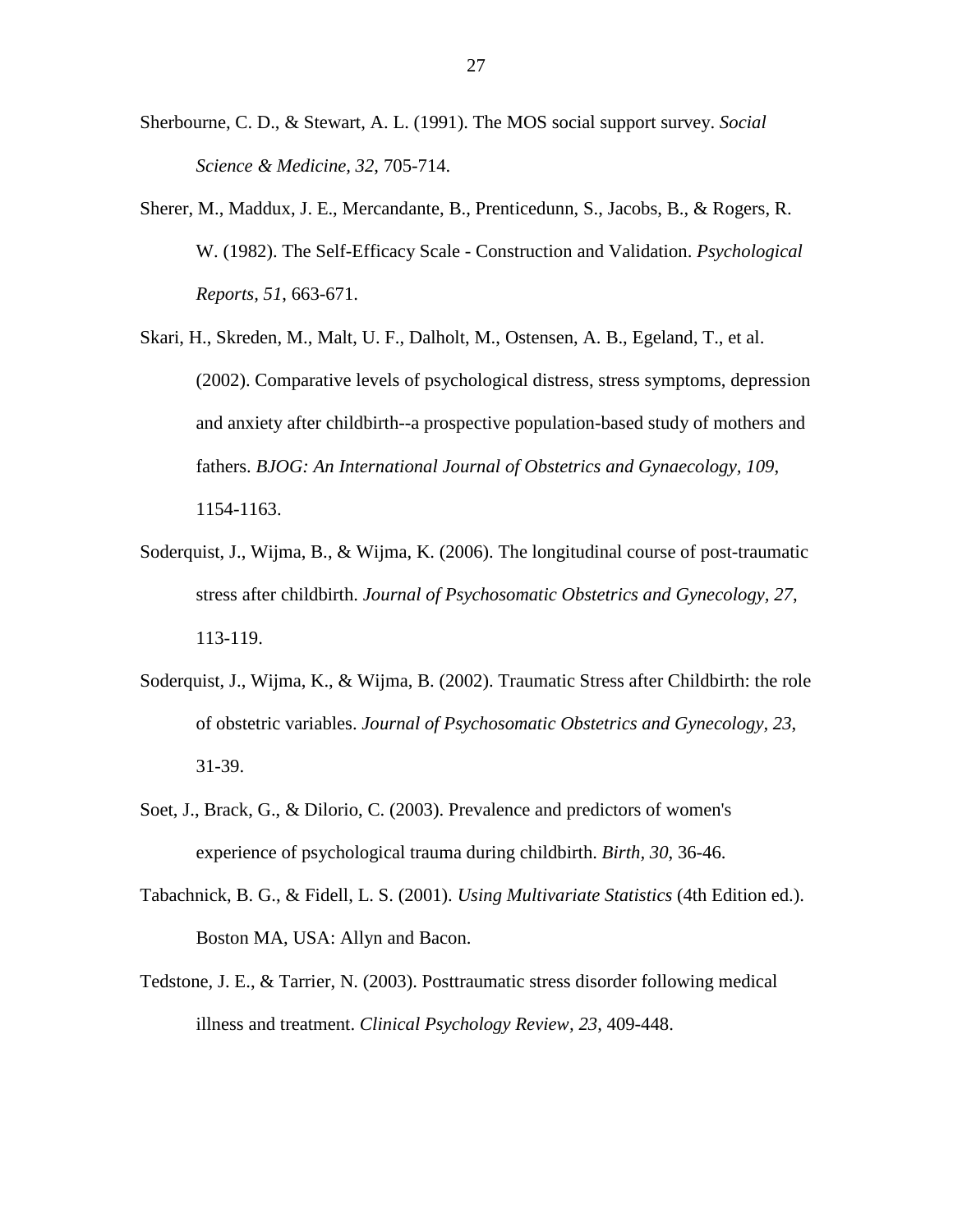- Wang, S.-Y., Jiang, X.-Y., Jan, W.-C., & Chen, C.-H. (2003). A comparative study of postnatal depression and its predictors in Taiwan and mainland China. *American Journal of Obstetrics and Gynecology, 189*, 1407-1412.
- Weissman, A. N. (1979). The Dysfunctional Attitude Scale: A validation study. *Dissertation Abstracts International, 40*, 1389B-1390B.
- Wenzel, A., Haugen, E. N., Jackson, L. C., & Brendle, J. R. (2005). Anxiety symptoms and disorders at eight weeks postpartum. *Journal of Anxiety Disorders, 19*, 295- 311.
- Wijma, K., Soderquist, J., & Wijma, B. (1997). Posttraumatic stress disorder after childbirth: A cross sectional study. *Journal of Anxiety Disorders, 11*, 587-597.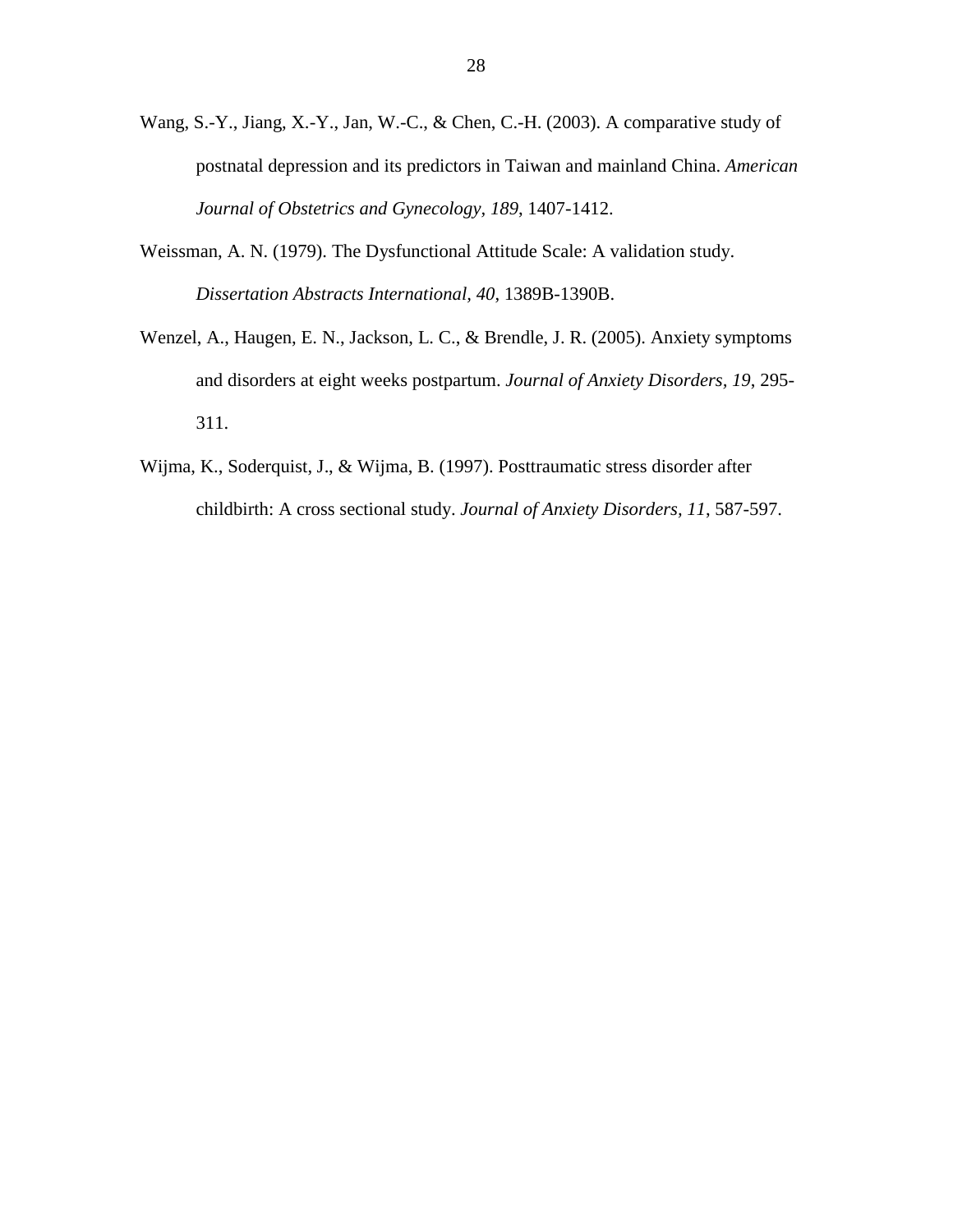<span id="page-29-0"></span>

| <b>Characteristic</b>          | N              | $\frac{6}{9}$ |  |
|--------------------------------|----------------|---------------|--|
| Age                            | Mean: 32.12    | SD: 5.57      |  |
|                                | years          | years         |  |
| <b>Marital Status: Married</b> | 81             | 58.7          |  |
| Living with partner            | 42             | 30.4          |  |
| Separated                      | $\mathbf{1}$   | 0.7           |  |
| Divorced                       | 3              | 2.2           |  |
| Single                         | 11             | 8.0           |  |
| Ethnic Origin: White European  | 127            | 92.6          |  |
| African                        | 3              | 2.1           |  |
| Indian                         | $\overline{2}$ | 1.4           |  |
| Filipino                       | $\overline{2}$ | 1.4           |  |
| Latin American                 | $\mathbf{1}$   | 0.7           |  |
| Nepali                         | $\mathbf{1}$   | 0.7           |  |
| Other                          | $\mathbf{1}$   | 0.7           |  |
| Level of Education: none       | $\overline{4}$ | 2.9           |  |
| GCSE (at 16 years)             | 21             | 15.4          |  |
| A level (at 18 years)          | 14             | 10.3          |  |
| Diploma                        | 22             | 16.1          |  |
| Degree                         | 30             | 22.1          |  |
| <b>Higher Degree</b>           | 6              | 4.4           |  |
| Professional Qualification     | 39             | 28.7          |  |
| Other Children: 0              | 51             | 37.0          |  |
| $\mathbf{1}$                   | 68             | 49.3          |  |
| $\overline{2}$                 | 14             | 10.1          |  |
| 3 or more                      | 5              | 3.5           |  |

**Table 1: Participant Characteristics (N = 138)**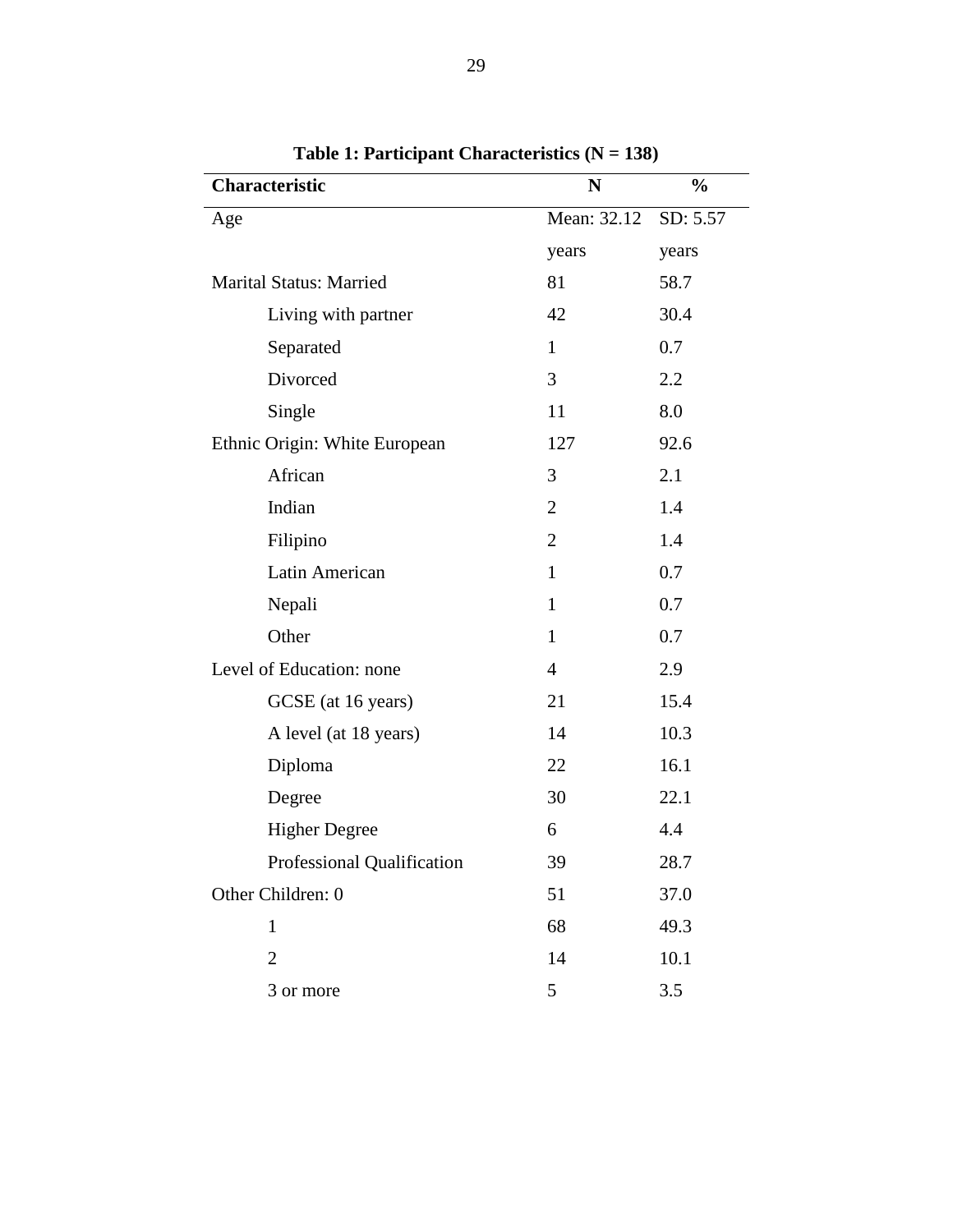|                              | <b>Pregnancy</b><br>N(%) | 3 weeks after    | 3 months                                  |  |
|------------------------------|--------------------------|------------------|-------------------------------------------|--|
|                              |                          | $\text{birth}^2$ | after birth <sup>2</sup><br>$N$ (%) $N =$ |  |
|                              | $N = 52^1$               | N(%              |                                           |  |
|                              |                          | $N = 124$        | 109                                       |  |
| Criterion A                  |                          |                  |                                           |  |
| Perceived threat of          | 40 (78.4%)               | 39 (31.7%)       | 29 (26.6%)                                |  |
| Physical injury etc $\geq$ 1 |                          |                  |                                           |  |
| Response of                  | 47 (92.2%)               | 40 (32.5%)       | 34 (31.2%)                                |  |
| Helpless/terrified $\geq$ 1  |                          |                  |                                           |  |
| Symptom criteria             |                          |                  |                                           |  |
| B Re-experiencing $\geq 1$   | 44 (84.6%)               | 56 (45.2%)       | 37 (33.9%)                                |  |
| C Avoidance $>$ 3            | $26(50.0\%)$             | $16(12.9\%)$     | $17(15.6\%)$                              |  |
| D Hyperarousal $\geq 2$      | 34 (65.4%)               | 41 (33.1%)       | 42 (38.5%)                                |  |
| All PTSD symptoms (B,        | 24 (46.4%)               | $15(12.1\%)$     | $7(6.4\%)$                                |  |
| C & D                        |                          |                  |                                           |  |
| Full PTSD syndrome (+        | 10(18.3%)                | $1(0.8\%)^3$     | $1(0.9\%)$                                |  |
| E & F                        |                          |                  |                                           |  |
| <b>Mean Symptom Score</b>    | $16.4$ (SD: 14.1)        | 4.1 (SD: $6.0$ ) | $4.2$ (SD: 5.6)                           |  |

<span id="page-30-0"></span>**Table 2: PTSD symptom profile in pregnancy, three weeks, and three months after birth**

1. Questionnaire only completed if women had experienced trauma, not all respondents were experiencing symptoms at this time.

2. PTSD measured only in relation to birth

3. Did not meet duration criteria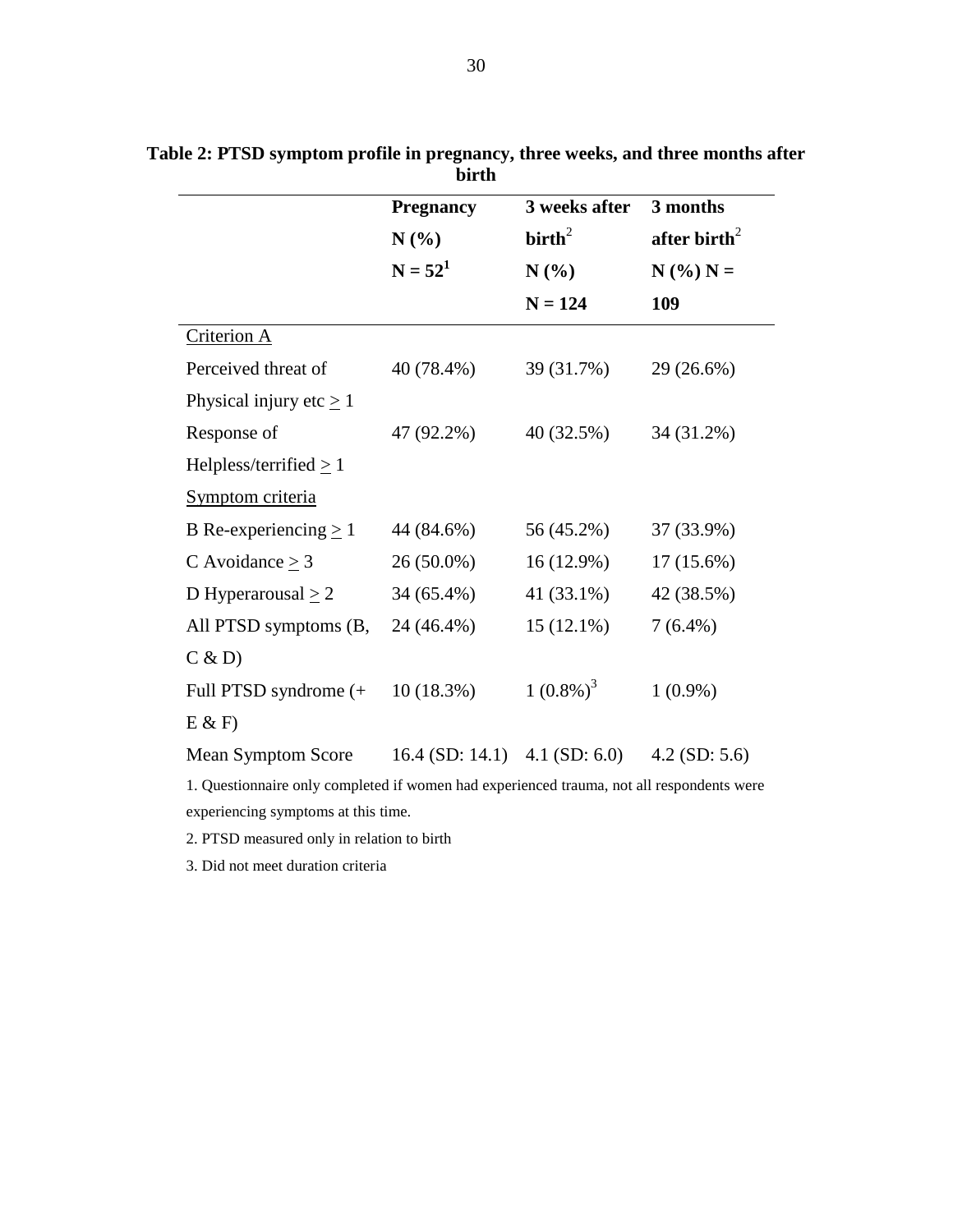|                                  | <b>Three weeks</b><br>after birth | <b>Three months</b><br>after birth |  |  |
|----------------------------------|-----------------------------------|------------------------------------|--|--|
|                                  | $N = 124$                         | $N = 109$                          |  |  |
|                                  | <b>PTSD</b>                       | <b>PTSD</b>                        |  |  |
| Time 1                           |                                   |                                    |  |  |
| <b>Trauma History</b>            | .07                               | .12                                |  |  |
| Prior beliefs                    | $.34$ <sup>(**)</sup> )           | $.26$ <sup>(**)</sup> )            |  |  |
| Prior coping                     | $-.23(*)$                         | $-.26$ <sup>**</sup> )             |  |  |
| Time 2                           |                                   |                                    |  |  |
| Birth Interventiosn              | .12                               | .05                                |  |  |
| Social Support                   | $-.45$ <sup>**</sup> )            | $-.41$ (**)                        |  |  |
| <b>Post-traumatic Cognitions</b> | $.35^{(*)}$                       | $.31$ <sup>(**)</sup> )            |  |  |

<span id="page-31-0"></span>**Table 3: Correlations between predictors and PTS symptoms**

\* p< 0.05 (2-tailed); \*\* p< 0.01 level (2-tailed).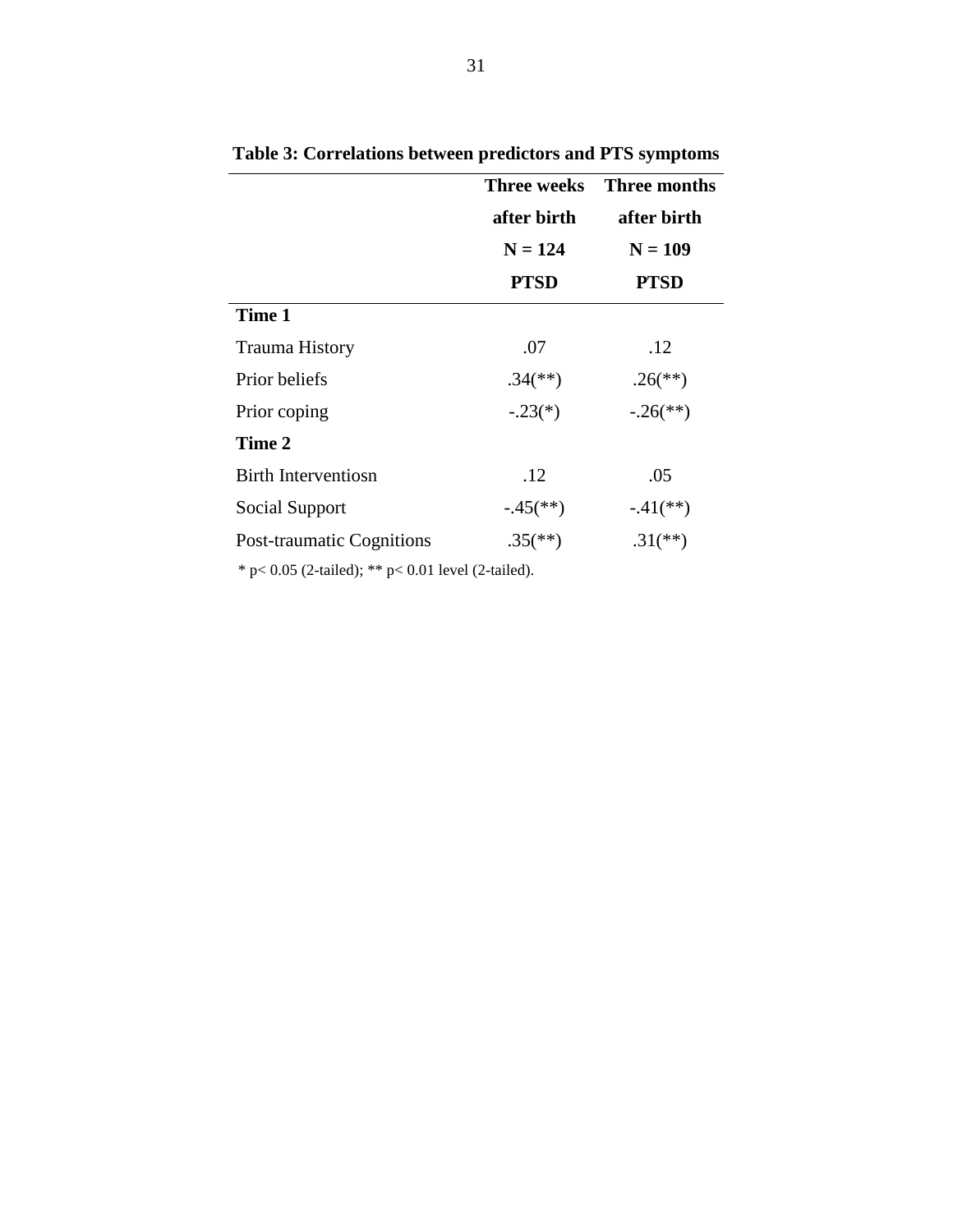<span id="page-32-0"></span>

|                                                   | Chi    |      | <b>Standardized</b> |            |            |              |             |  |
|---------------------------------------------------|--------|------|---------------------|------------|------------|--------------|-------------|--|
|                                                   | square | d.f. | $\mathbf{p}$        | <b>CFI</b> | <b>RMR</b> | <b>RMSEA</b> | ${\bf R}^2$ |  |
| PTS symptoms three weeks after birth $(N=116)$    |        |      |                     |            |            |              |             |  |
| Cognitive Model                                   | 12.94  | 9    | 0.17                | 0.96       | 0.09       | 0.062        | 0.227       |  |
| <b>Addition of support:</b>                       |        |      |                     |            |            |              |             |  |
| - Fully mediated by post-traumatic cognitions     | 15.89  | 10   | 0.10                | 0.96       | 0.08       | 0.072        | 0.227       |  |
| - Direct predictor of PTS symptoms                | 44.47  | 10   | < 0.001             | 0.79       | 0.11       | 0.173        | 0.209       |  |
| - Partially mediated by post-traumatic cognitions | 12.33  | 9    | 0.20                | 0.98       | 0.08       | 0.057        | 0.249       |  |
| PTS symptoms three months after birth             |        |      |                     |            |            |              |             |  |
| $(N=102)$                                         |        |      |                     |            |            |              |             |  |
| Cognitive Model                                   | 11.66  | 9    | 0.23                | 0.96       | 0.093      | 0.054        | 0.091       |  |
| <b>Addition of support:</b>                       |        |      |                     |            |            |              |             |  |
| - Fully mediated by post-traumatic cognitions     | 18.84  | 11   | 0.64                | 0.93       | 0.098      | 0.084        | 0.092       |  |
| - Direct predictor of PTS symptoms                | 34.14  | 11   | < 0.001             | 0.80       | 0.111      | 0.144        | 0.137       |  |
| - Partially mediated by post-traumatic cognitions | 10.67  | 10   | 0.38                | 0.99       | 0.086      | 0.025        | 0.161       |  |

**Table 4: Fit Indices for Structural Equation Models**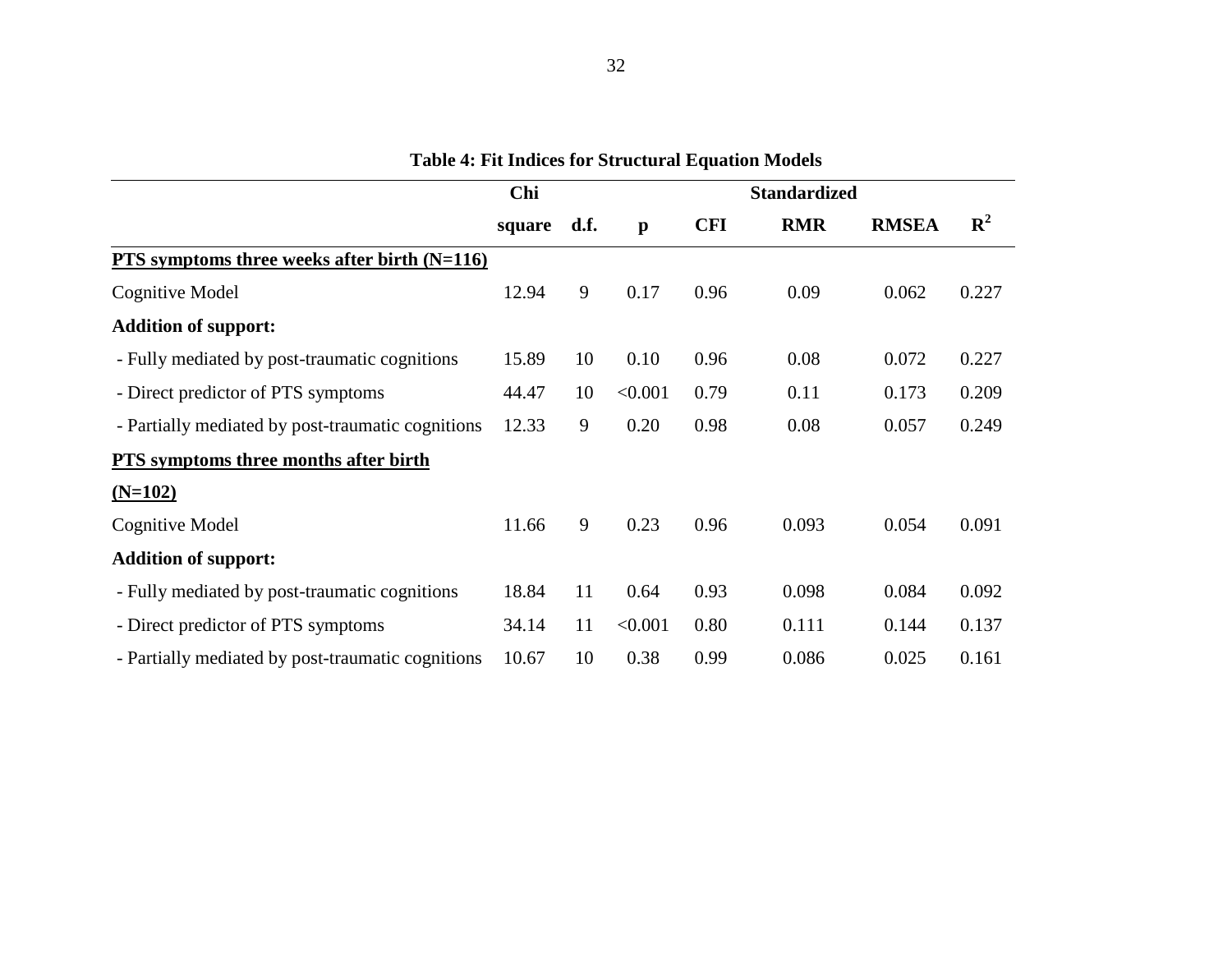<span id="page-33-0"></span>